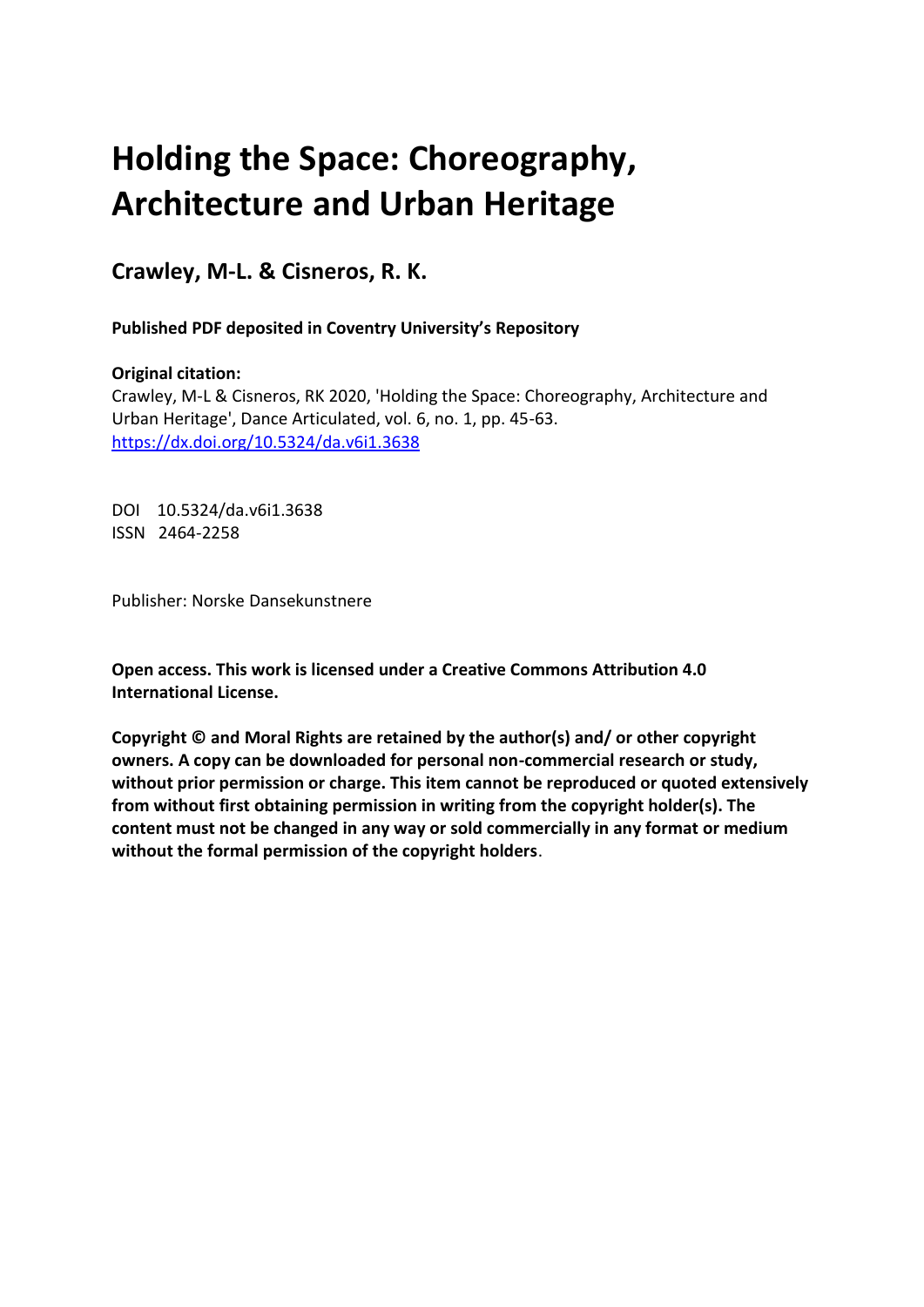

PEER-REVIEWED ARTICLE

# HOLDING THE SPACE: CHOREOGRAPHY, ARCHITECTURE AND URBAN HERITAGE

BY: *Marie-Louise Crawley, C-DaRE (Centre for Dance Research), Coventry University Rosemary (Rosa) Kostic Cisneros, C-DaRE (Centre for Dance Research), Coventry University* 



©2020 Marie-Louise Crawley and Rosemary Kostic Cisneros. This is an Open Access article distributed under the terms of the Creative Commons Attribution 4.0 International License ([http://creativecommons.org/licenses/by/4.0/](http://creativecommons.org/licenses/by/4.0)). CITE THIS ARTICLE: Crawley, M-L. & Kostic Cisneros, R. (2020). Holding the Space: Choreography, Architecture and Urban Heritage. Dance Articulated, Special Issue: Choreography Now, 6(1), 45-63. DOI: <http://dx.doi.org/10.5324/da.v6i1.3638>\*CORRESPONDENCE TO: [ad1803@coventry.ac.uk](mailto:ad1803@coventry.ac.uk)  EDITOR FOR THIS ARTICLE: Leena Rouhiainen (Dr. of Arts in Dance), University of the Arts Helsinki. PROOF-READER: Dr. Antony Weir, Coventry, UK. DESIGN: Trine + Kim Designstudio, Oslo, Norway. LOGO: Tintin Rosvik.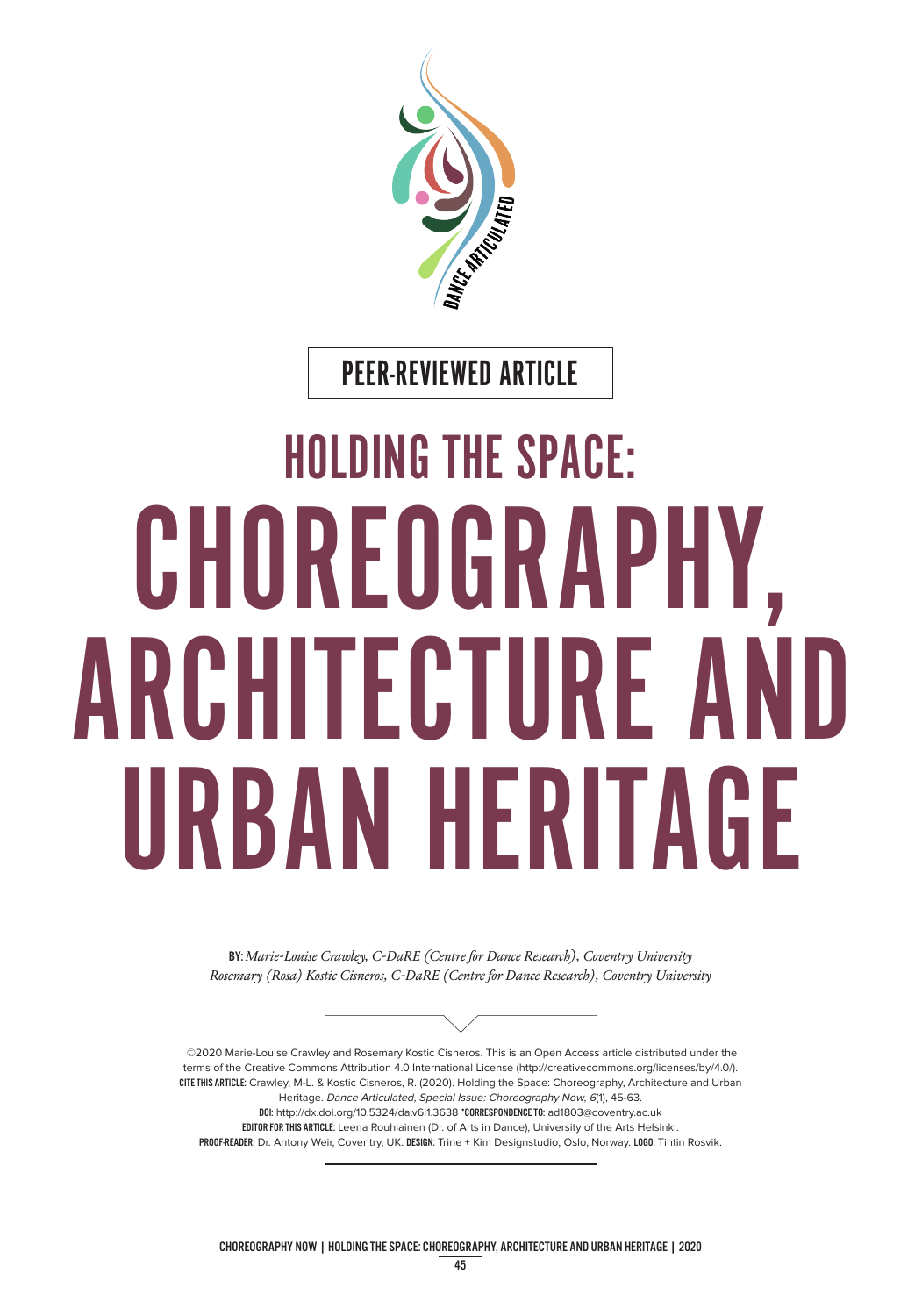# ABSTRACT

This article responds to the interdisciplinary developments that choreography has undergone in the twenty-frst century, in terms of a focus on relationships between dance, architecture, site and cultural heritage. It makes a claim for how choreography within the city manifests itself in the form of a public bodily act, as artistic boundary-crosser and socio-political agent. We explore this through the lens of a central case study: artist Anton Mirto's *Scafolding*  (2019), a workshop-performance event for seven dancers sited within The Chapel of Many, an architectural installation by architect Sebastian Hicks and set inside the ruins of Coventry Cathedral (UK) as part of the Coventry Welcomes Festival's Refugee Week. Grounded in an exploration of dance and architecture in terms of spatiotemporal relations following Rachel Sara's (2015) framework of a 'transontology of architecture and dance' and Rachel Hann's (2019) concept of 'fast architecture', we argue for how the choreographic process of making *Scafolding* speaks back to both the architectural space and the urban heritage site in which it is located and addresses a certain experience of temporality, history and memory. In turn, the potential political agency of such a performed conversation between architecture and choreography in the twenty-frst century city is revealed.

*Keywords: Architecture, choreography, Coventry, heritage, temporality* 

# AUTHOR BIOGRAPHIES

**Dr. Marie-Louise Crawley** is a researcher, choreographer and dancer. Her research interests include dance and museums, dance and cultural heritage and areas of intersection between Classics and Dance Studies, such as ancient dance and the performance of epic. She is Assistant Professor in Dance and Cultural Engagement at the Centre for Dance Research (C-DaRE, Coventry University, UK).

**Dr. Rosemary (Rosa) Kostic Cisneros**  is a researcher, dancer, choreographer and curator who works closely with the RomArchive and many NGOs. She is involved in various EU-funded projects which aim to make education accessible to vulnerable groups and ethnic minorities, and part of cultural heritage projects that bring dance and digital technologies together.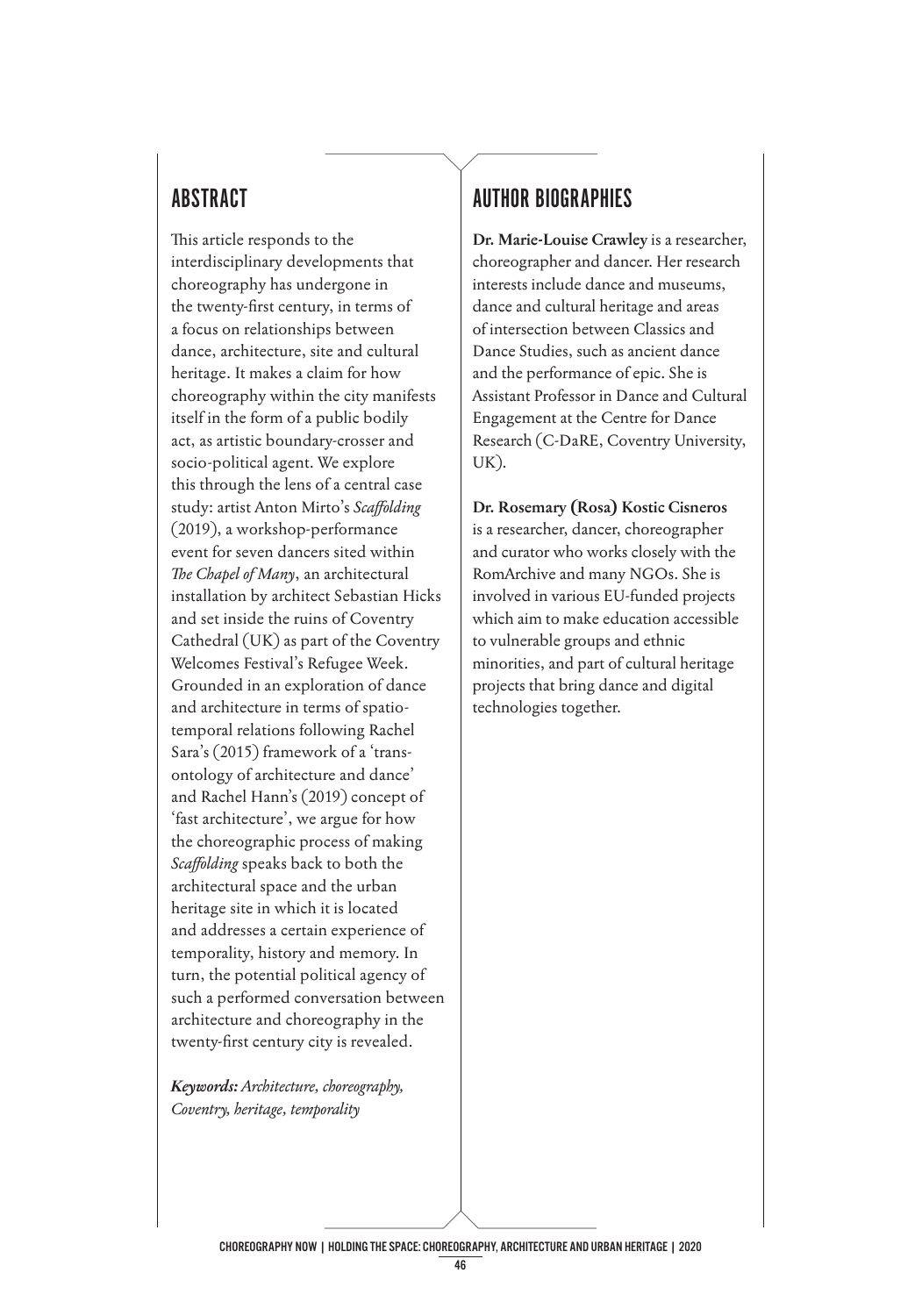#### **INTRODUCTION**

This article responds to the interdisciplinary developments that choreography has undergone in the twenty-frst century, in terms of a focus on the relationships between dance, architecture, site practice and cultural heritage. It makes a claim for how choreography within the city can manifest itself in the form of a public bodily act, as both artistic boundary-crosser and socio-political agent. From a dance scholarship and artist-researcher perspective, we explore this through the lens of a central case study: artist Anton Mirto's *Scafolding* (2019), a workshop-performance event for seven dancers sited within *The Chapel of Many*, an architectural installation conceived and designed by architect Sebastian Hicks (2019) situated inside the ruins of Coventry Cathedral (UK). Grounded in an exploration of dance and architecture in terms of their spatiotemporal relations and following Rachel Sara's framework of a "trans-ontology of architecture and dance" (Sara, 2015, p. 62), as well as Rachel Hann's concept of "fast architecture" (2019, p.120), this article argues for how the choreographic process of making *Scafolding* speaks back to both the architectural space and urban heritage site in which it is located. Furthermore, by offering *Scaffolding* as a significant example of the coexistence of both architecture and dance on a "shared continuum between space and event" (Sara, 2015, p. 65), we seek to demonstrate how the work addresses a certain experience of temporality and, by extension, because of its placement in the heritage space of the cathedral ruins, of history and memory as well. Finally, we hope to argue that the light the performance work throws on temporality, history and memory also reveals its significant socio-political potential. Through a close examination of *Scaffolding* within its architectural setting and urban heritage context, we make a claim here for the potential of a performed conversation between architecture and choreography in the twenty-frst century city as a powerful political agent.

#### **DANCE AND ARCHITECTURE**

To date, the relationship between dance and architecture has been examined from a variety of perspectives - pedagogical, creative, architectural, choreographic and geopolitical. Architecture is a spatio-temporal art form that lends itself to performance and the dancing body, and this subject has already been much addressed by various scholars, most notably Sara (2015), Sara and Rowan Watson (2015, 30–31 March), Sara and David Littlefield (2014), and Jonathan Mosley and Sara (2013). The relationship between dance and architecture is a critical one where diferences, as well as similarities, need to be acknowledged: for example, dance in urban settings has, potentially, the capacity to 'other' the slowness and monumentality of architecture. The scope of this article does not allow for an exhaustive account of these various arguments to date; rather, in this context here exploring a specifc choreographic work in a specifc urban heritage setting, we have chosen to focus on Sara's (2015) argument for "a new trans-ontology that is between architecture and dance" (Sara, 2015, p. 62). Tis is an argument leaning on the notion of architecture as occurring at the intersection between place and event, and between concept and experience. Here Sara is following architect and urban theorist Louis Rice's argument that "architecture is the occupation of space"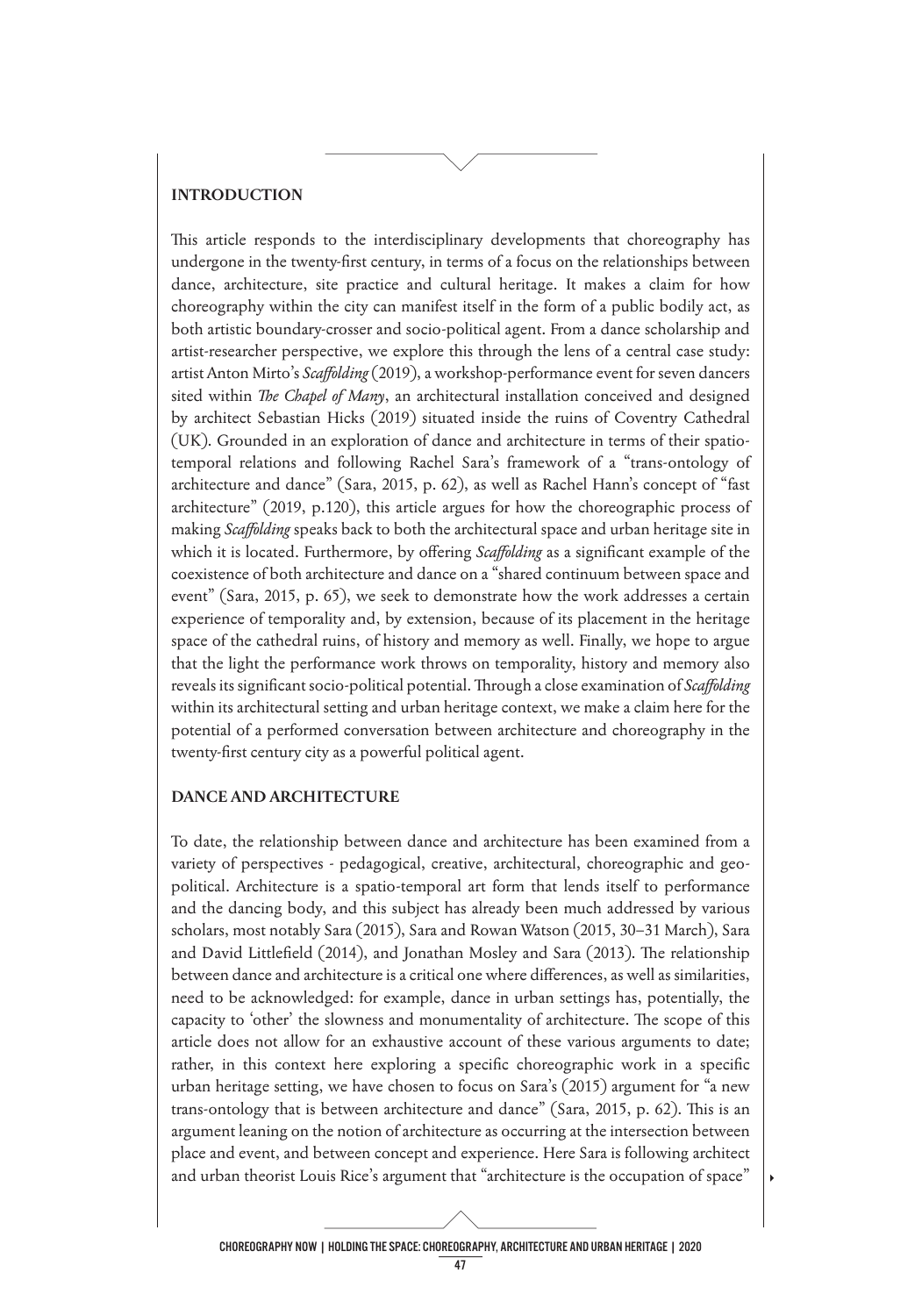(Rice, 2013, p. 75) and his use of the example of the events of the Occupy movement as "fundamentally architectural" (Sara, 2015, p. 63). It is a critique which can also be applied to dance, another "event-oriented" (Sara, 2015, p. 64) discipline:

Equally to architecture, we may see dance as both able to exist as an experiential spatial practice (product of the senses) and simultaneously explore concepts that critique the nature of space (product of the mind)  $[\dots]$ . It is also possible to understand dance (as event) as infuenced (or acted upon) by the place in which it is both created, rehearsed and performed. Simultaneously, the place is also affected (or acted upon) by the dance (event) that goes on within it. This implies another elision; perhaps we should understand the building *and* the people, the walls *and* the bodies, the architecture *and* the dance as mutually constitutive. (Sara, 2015, p. 64)

Essentially, what Sara is arguing for here is the coexistence of dance and architecture on a "shared continuum between space and event" (2015, p. 65); and that, by working in such a trans-ontological way and, necessarily, with the body, a deeper conversation can be developed "between *space and time*; between place and event" (p. 77, emphasis added). Our emphasis is key, for Sara here alludes to the importance of time to both architecture and dance as are spatio-temporal disciplines. In the existing study of dance and architecture's interrelationship to date, temporality is a factor that is somewhat brushed over in favour of more spatially-focussed arguments. This article therefore seeks to address that elision and, building on both Sara's and Hann's work alongside other performance theory approaches, as well as a dance practice-research perspective, claims for the importance of temporal relations in both architecture and dance on a shared continuum between place and event.

In order to underscore the importance of temporality within this debate, we have chosen to take as a central case study the choreographic work *Scafolding*, a workshopperformance directed by artist Anton Mirto (2019) and which took place within and around an architectural installation, *The Chapel of Many*, itself set inside the ruins of St. Michael's Cathedral in Coventry (UK) and a collaborative efort between MiFriendly Cities and Coventry University's Centre for Trust, Peace and Social Relations within the context of the Coventry Welcomes Festival (itself a weeklong festival within the wider framework of the UK's national Refugee Week). From our perspective as dance scholars and artist-researchers, we explore this case study through the lens of participant observation in the making and performance of the work - one of the authors herself being a dancer in *Scafolding* and the other observing part of the workshop process. In addition, post-performance, we conducted several interviews with artist Mirto, architect Sebastian Hicks and some of the dancer-participants. These were open-ended, loosely structured interviews based around a set of ten specifcally tailored questions and conducted either face-to-face or via Skype. These interviews included questions about site practice more generally (e.g. the challenges that an artist must consider when working in site and to what extent the site informs, infuences and shapes the work), the diferent relationships between the architectural structure, the urban heritage site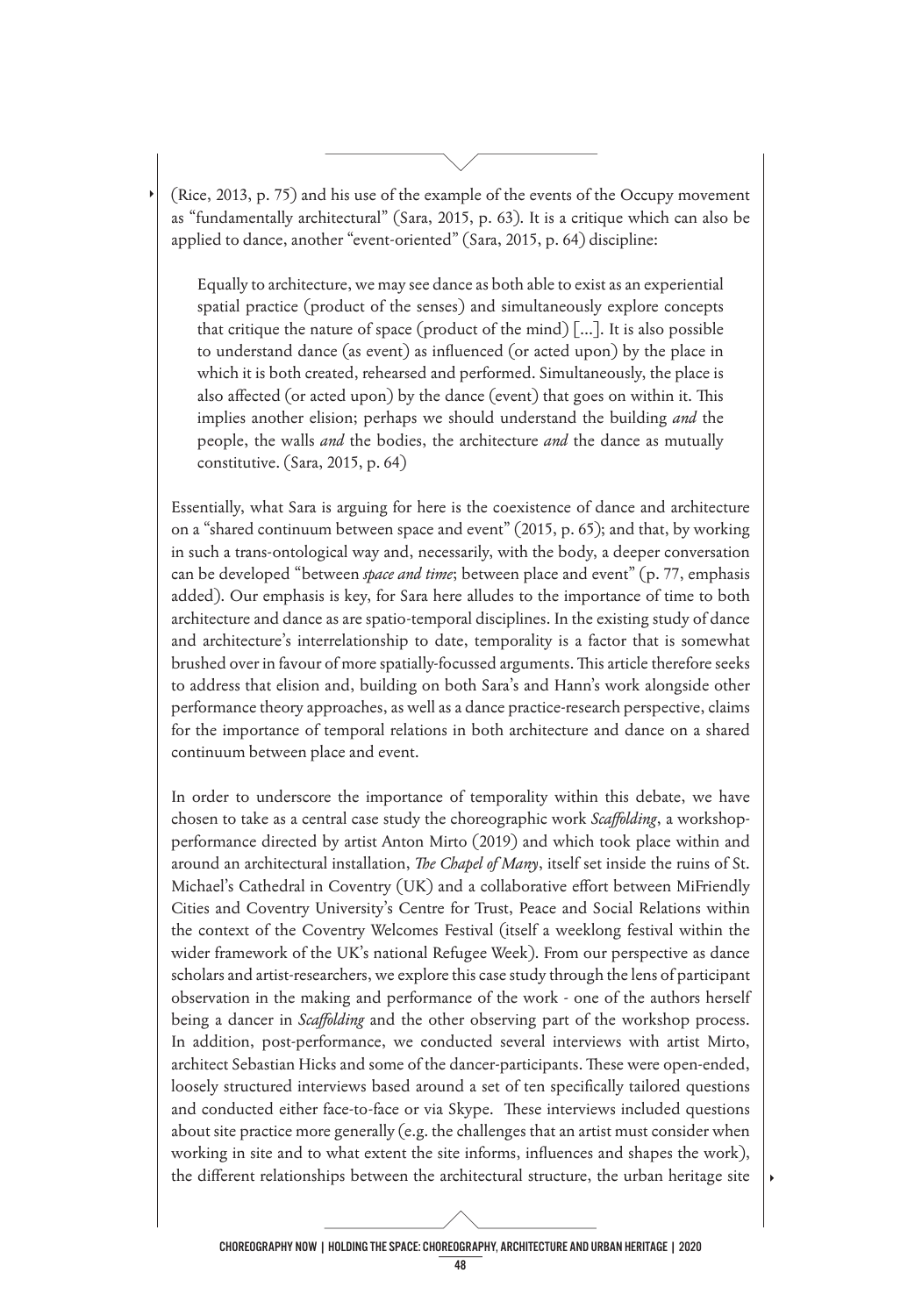and the performance, how performers and spectators navigated the space, and what bearing (if any) the context of Coventry Welcomes Festival had on the development of the performance work. As sociologist Lucie Fremlová has explored, a "[r]esearcher's positionality and refexivity fundamentally impacts all aspects of how social science researchers do qualitative research" (2018, p.100). With this in mind, the researchers employed Communicative Methodologies (CM), a methodological response to the dialogic turn of societies and science, which employs a continuous and egalitarian dialogue between the researcher and the people involved in the work. This approach allows for the voices of the research subjects to enter into honest and deep discussion which in turn has an impact on the data collected and encourages new understandings and scientifc knowledge. CM lends itself to working closely with the performing arts sector and artists. For this article, data collection was underpinned by CM and the researchers worked closely with the artists interviewed, allowing them to review all the materials, to input directly and to correct the researchers' interpretations.

The ruins of Coventry Cathedral are an important, if not arguably the most symbolic, cultural heritage site in the city. During the Second World War, on the night of 14th November 1940, the city of Coventry was devastated by bombs dropped by the Luftwafe; the medieval cathedral was hit by incendiary devices and burned as the city burned. The decision was taken to rebuild the cathedral; not as an act of defiance, but rather as a sign of faith, trust and hope for the future which in turn led to the cathedral's wider, and still ongoing ministry, of peace and reconciliation. Shortly after its destruction, the cathedral's stonemason, Jock Forbes, noticed that two of the charred medieval roof timbers had fallen in the shape of a cross. He set them up in the ruins where they were later placed on an altar with the words Father Forgive and the ruins - still on consecrated ground - together with the rebuilt cathedral, now form one living cathedral. The symbolism of choreographic work within an installation within the cathedral ruins is a striking one for our exploration of time in relation to dance, architecture and heritage site. Indeed, *Scafolding* itself, especially within the context of the Coventry Welcomes Festival's Refugee Week, can be read as existing within a historic space of deconstruction and reconstruction, within a space for creating new routes and pathways through time and space, both through the architectural installation and in e.g. its relationship to the dance work. As we will explore further below, the choreographic work is a practice that speaks to themes of holding on and letting go, of what remains, of remnants, of how sculptural and architectural spaces can hold the traces of the site, the story and the moments that pass within the dance (See further Sara & Sara 2019, 22 July, on the notion of accumulating remnants within their practice of "Space Activating") on the notion of accumulating remnants within their practice of "Space Activating". Furthermore, with *Scafolding*, there is a double layering to this notion of remnants. For, as Melanie Kloetzel argues (2019b, p. 226), very often, an end-goal of site-specifc choreographers is that "the community connected to a site embodies the process of attending to place *long after the ephemeral movement sequences have left only their ghostly remnants in a site*" (Kloetzel & Pavlik, 2009, p. 7, emphasis added). In other words, sitespecifc dance aspires to an active, participatory and ongoing engagement with place, time and memory; and, in this paper, we argue for *Scafolding* as an attempt to do this within the cultural heritage site of the cathedral.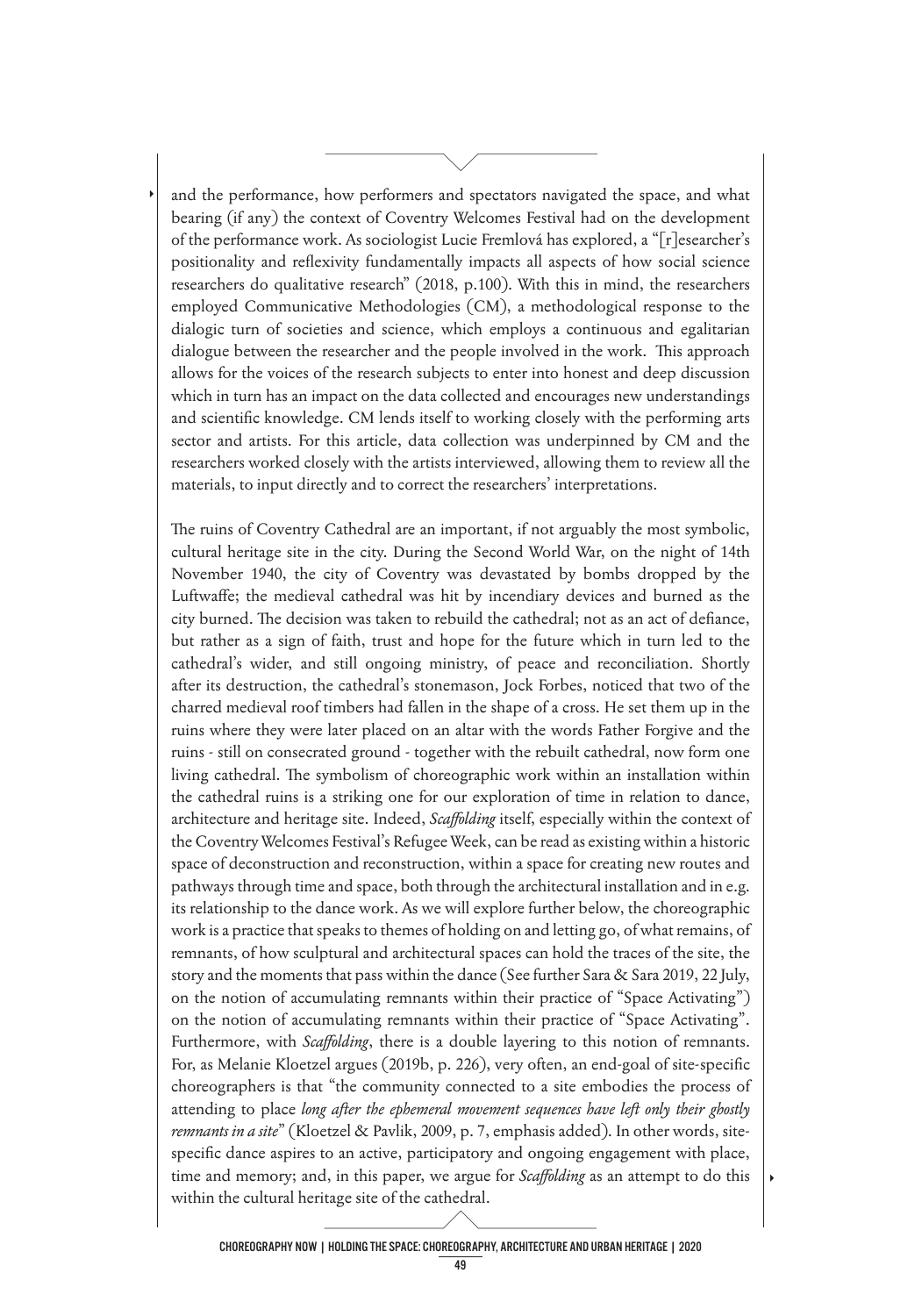#### *SCAFFOLDING* **(2019)**

Designed as a project driven by place, people in space and the relationships between those people and the spaces around and between them, *Scafolding* has had previous incarnations in London (UK), Vienna (Austria) and Cape Town (South Africa), but as afore-mentioned, this particular iteration of the workshop-performance took place within *The Chapel of Many*, Sebastian Hicks' specially designed installation in the ruins of Coventry Cathedral. The walls of the installation were formed of chairs, creating a contemplative, protected and intimate space. As people gathered, the chairs could be removed, creating windows looking beyond to the surrounding ruins, thereby connecting interior and exterior, with the accumulating gathering of people creating light and transparency. The aim of the structure itself was to build on Coventry's international reputation as a symbol of peace and reconciliation, with its construction a collaborative process facilitating intergenerational learning that involved migrants, students and retired experts.

*Scafolding* invited and allowed for those not involved in the performance intervention to share in the experience and contribute to the work. At this juncture it is important to highlight the historical and political dimension behind the concept of the architectural structure of *Te Chapel of Many*. As stated above, the wooden installation was designed by architect Hicks and consisted of chairs made by refugees now living in the city and students from Coventry University. Hicks himself suggests that:

[S]ymbolically, the pavilion [the structure] stands for peace - deployable to places of confict where the gathering of people at a human scale is required [...] a powerful symbolic narrative that builds on the identity of Coventry as a space of reconciliation. (Hicks, personal communication, September 9, 2019)

Citing Richard Sennatt's (1996) book *Flesh and Stone* as an infuence, Hicks outlines that the initial concept for the structure emanated from his interest in the body and the physical space of the city and how bodies both occupy space and are aware of that space, as well as in how a spatial structure is formed when individual space (here, the chairs) form a collective space (the pavillion structure of *The Chapel of Many*). In particular, Hicks explains his original concept for *The Chapel of Many* as being a "gathering of people actively participating and transforming an object and changing the nature of a space" (Hicks, personal communication, September 9, 2019). Describing the process of conceiving and making the structure, Hicks places great attention on the historical and stylistic importance of the chairs, referring to their connection to the modernist city of Chandigarh, India built by Western architects, and Edouard "Le Corbusier" Jeanneret's *Chandigarh chair*. The city of Chandigarh was conceived by Jawaharla Nehru, who in 1947 was India's frst prime minister. Chandigarh is considered to be a planned city that is known for its architecture and urban design and has an idiosyncratic Western tone to it. It is the capital of two northern Indian states, Punjab and Haryana, and is also seen as a union territory. Nehru saw Chandigarh as a symbol of peace and invested a great deal of resources into the city. In the 1950s, Le Corbusier devised and constructed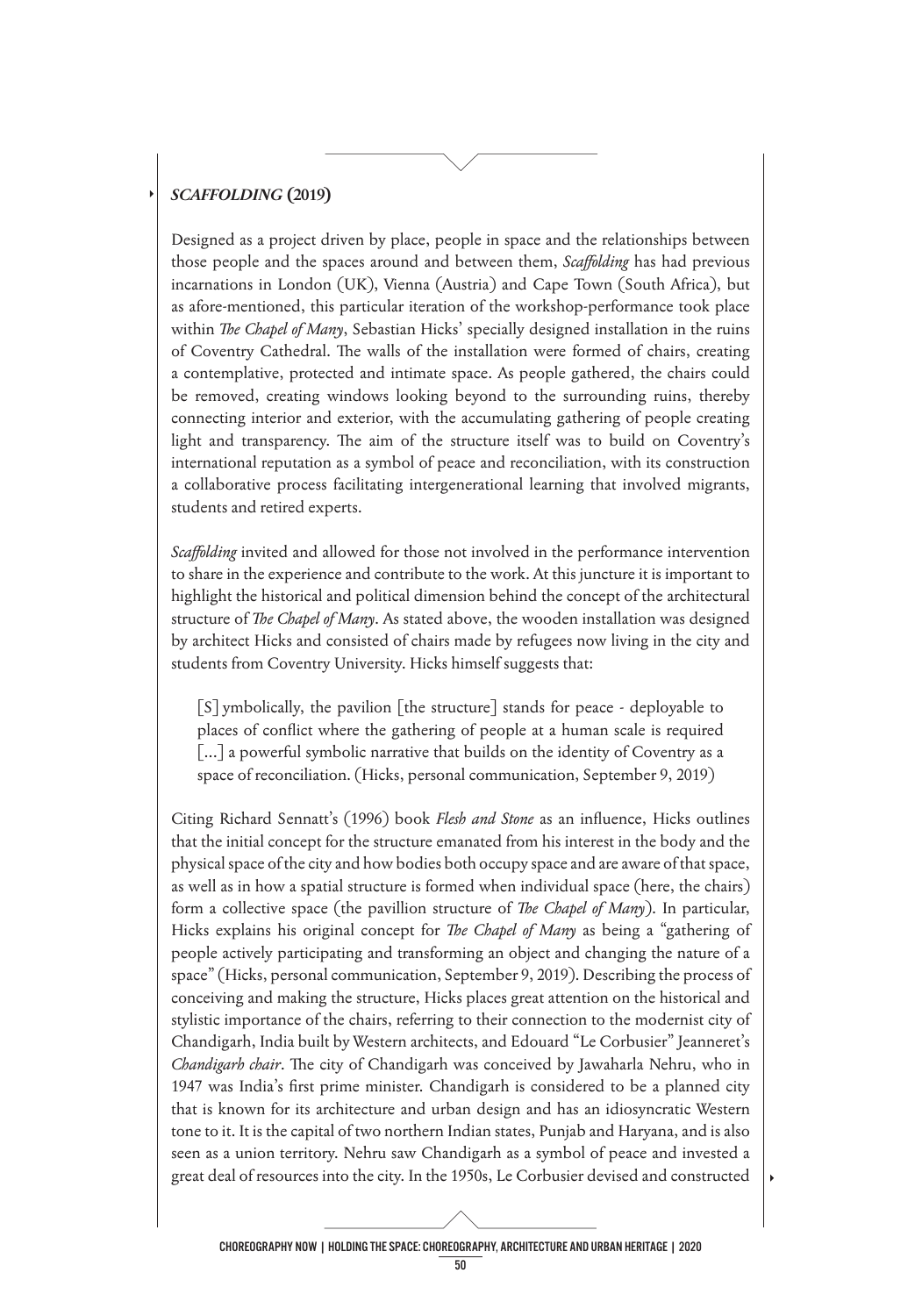teak and cane chairs that were to be placed in the utopian city of Chandigarh. The chairs were intended to be used by the people and were produced by the thousands by local craftsman. Their functional, banal and sturdy nature were soon neglected as people gravitated towards more contemporary designs, leaving thousands of the chairs abandoned or used for scrap. Eventually, the local government intervened and the chairs, which refect an important part of the city's heritage, were protected. Hicks was drawn to the Chandigarh chairs because they were "actually built by local craftsmen in local materials, whereas the architecture of the city was a Western projection using a lot of concrete [...], so the chair became almost a symbol of resistance to that new imperial design" (Hicks, personal communication, September 9, 2019). With *The Chapel of Many* in Coventry too, the act of making the chairs might be seen in this light of an act of resistance. In Coventry, Hicks involved a local carpenter in the project who built the chairs by hand from oak alongside some migrants to the city and some international students (who were, by happy coincidence, from India and Pakistan). The influence of the Chandigarh chair (representing power dynamics between East and West) on a structure built by locals, migrants and international students in a UK city within the Coventry Welcomes Festival's Refugee Week context, was ftting to the performance work of *Scafolding* as it played with tensions between people and space, between push and pull, between attachment and resistance, between individual and community. *The Chapel of Many* and *Scaffolding* co-existed on Sara's "shared continuum between place and event" - and taking all elements together (the concept of the structure of chairs, the placement of that structure in the cathedral ruins and then the layering of the performance-workshop intervention taking place both inside and outside the structure), a multi-layered palimpsest of ideas of time, space, place and identity politics was revealed.

Artist Mirto's proposition to the performers was to work within the installation on an iteration of her performance work *Scafolding*, a work where "masked in black nylon, faceless bodies move to an invisible set of instructions, extending and refecting relationships between points, lines, curves and each other – merging body, geometrics, architecture, space and meaning" (Mirto cited in Crawley, 2019, unpaginated). Responding to *The Chapel of Many* and physically attached to the installation by lengths of black nylon fabric covering their faces, the seven participant dancers explored the space, moving both inside the installation and beyond, into the surrounding ruins, connecting with each other as well as to the external architectural features. The group comprised two dancers, one performance artist, a visual artist, a civil servant and two undergraduate Architecture students. It is important to note here a two-fold understanding of choreography at work within *Scafolding*: frst as Mirto's own choreography (concept, *mise-en-scène*, perspective and practice) and second, the actual performance *in situ* whereby *choreography* becomes a durational event beyond the choreographic score created by the choreographer. Through offering loosely directed tasks for improvised movement, Mirto encouraged the dancers to elongate and refect the installation's inherent geometry and materiality, and to explore the nylon fabric as a tool to create new connections, relationships, patterns and readings. In such a way, *Scafolding* saw extended bodies moving to invisible instructions, merging body,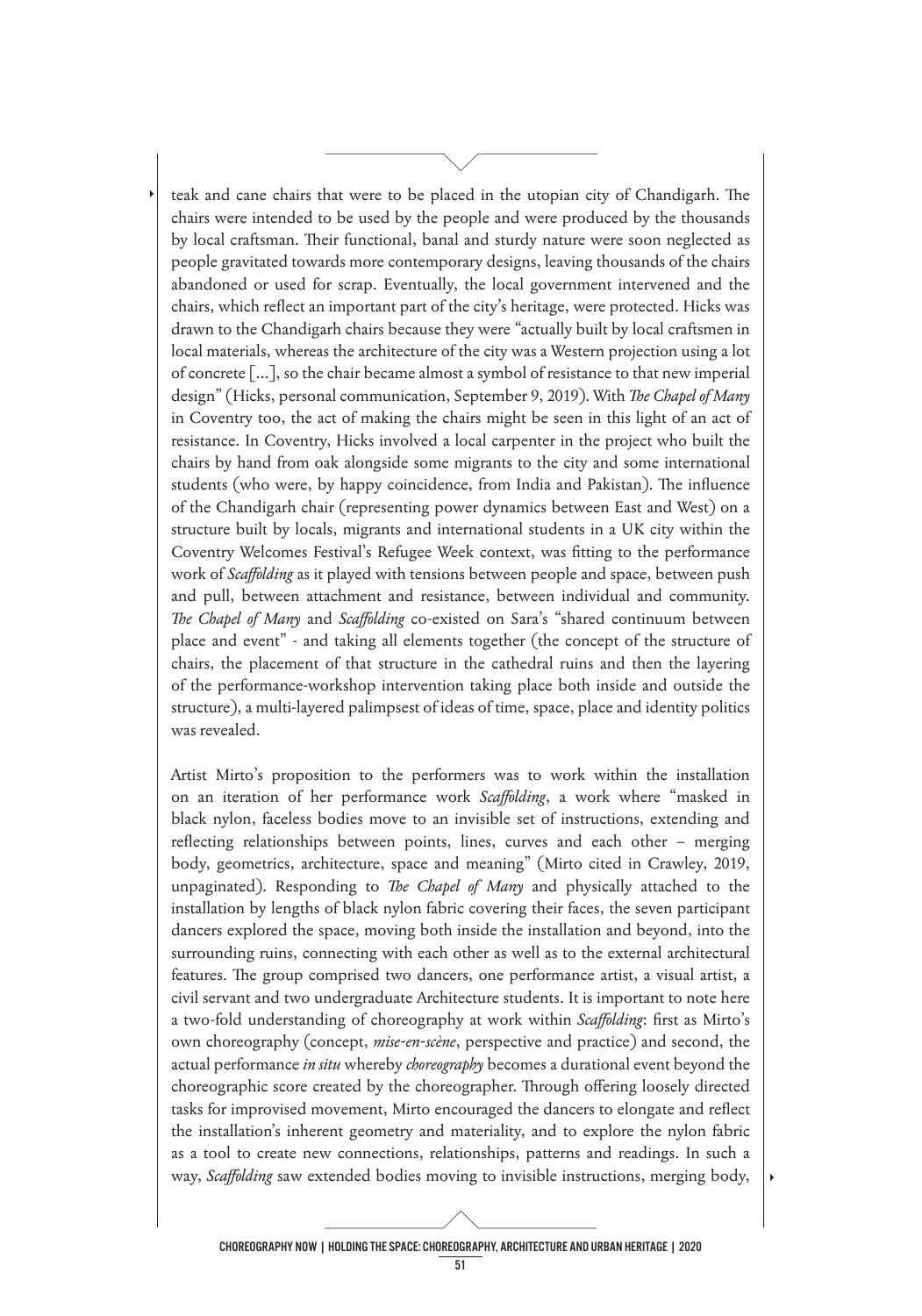geometry, space and meaning, exploring wider themes of restriction, identity and attachment.

Moving to a sound-score composed by Synthcurious, as well as to the ambient sounds of the outdoor space, the dancers negotiated the architectural structure and each other, fnding relationships between bodies, spaces, objects and light. Synthcurious was a composition of unique sound made specifically for *The Chapel of Many*. Using multitracking, looping and layering techniques, the composition was designed to represent the diversity of humanity and both the uniqueness of every human individual and their participation in the groups they form each day. With Synthcurious' composition and the ambient city noise as soundscape, Mirto used a series of improvisational tasks to curate a choreographic score that set out to explore autonomy, interconnection, tension and fragility using tangible objects (black nylon, the wooden structure, the cathedral ruins) to facilitate those explorations. As a dancer, it was an "immensely powerful experience [to be] moving in such a charged historic space under swift-moving clouds above, the afternoon light shifting and the city bells marking the passage of time" (Crawley, 2019, unpaginated) as the performers collectively created an improvised performance for the gathering tourists and visitors. The improvised dance with "its slow, deliberate movements alternately stark and fuid, [...] was seemingly a moving meditation through space and time, responding to sensations of stillness and movement, connection and solitude, light and shadow" (Crawley, 2019, unpaginated). Mirto herself described the performers as "'seeing' around corners, over distances, through and past the top of walls, with their heads covered in stretched black nylon, attached to a structure formed of chairs" (Mirto cited in Crawley, 2019, unpaginated). The living, moving bodies aimed not to detract from the stillness of the historically charged space; rather, together with the installation of chairs and the stillness of the surrounding space of the ruins, body and space, dance and architecture, mutually supported and enhanced one another. The structure of the installation, the presence of the dancers, the choreography itself and the focus on the performing body in such a space, aimed to engage with the history of the place while encouraging a new cohabitation and means of experiencing it.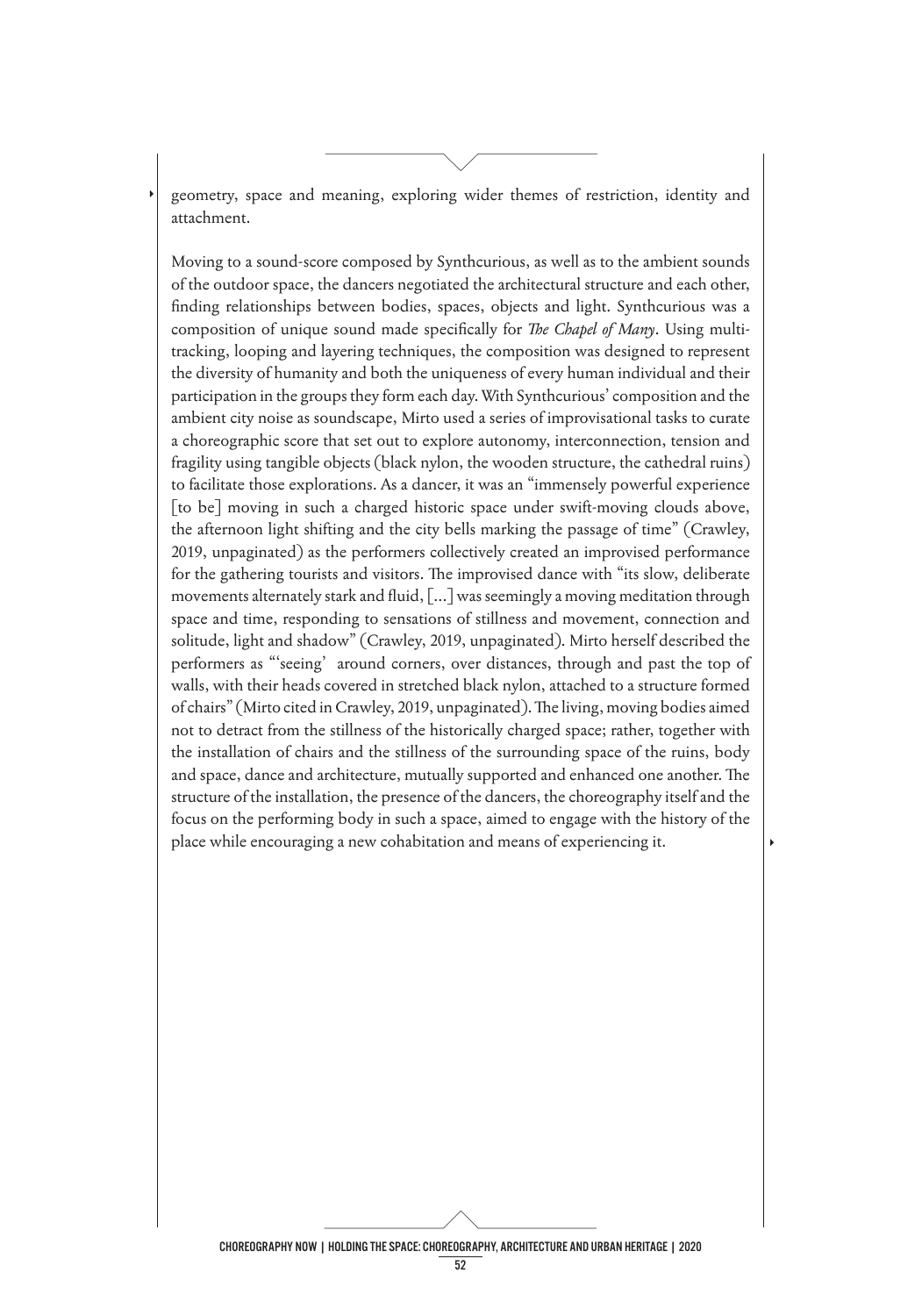

The dancers occupied the space and interacted with the nylon and structure in a number of ways. They had the autonomy to make decisions and to pull on the nylon in varying intensities, creating short movement scores and solo moments but also working within the wider group setting. The vignettes of solo pieces which morphed into ensemble movement phrases balanced out the work and ofered some relief from the tightly bound energy demonstrated in the individual performances at the start of the piece.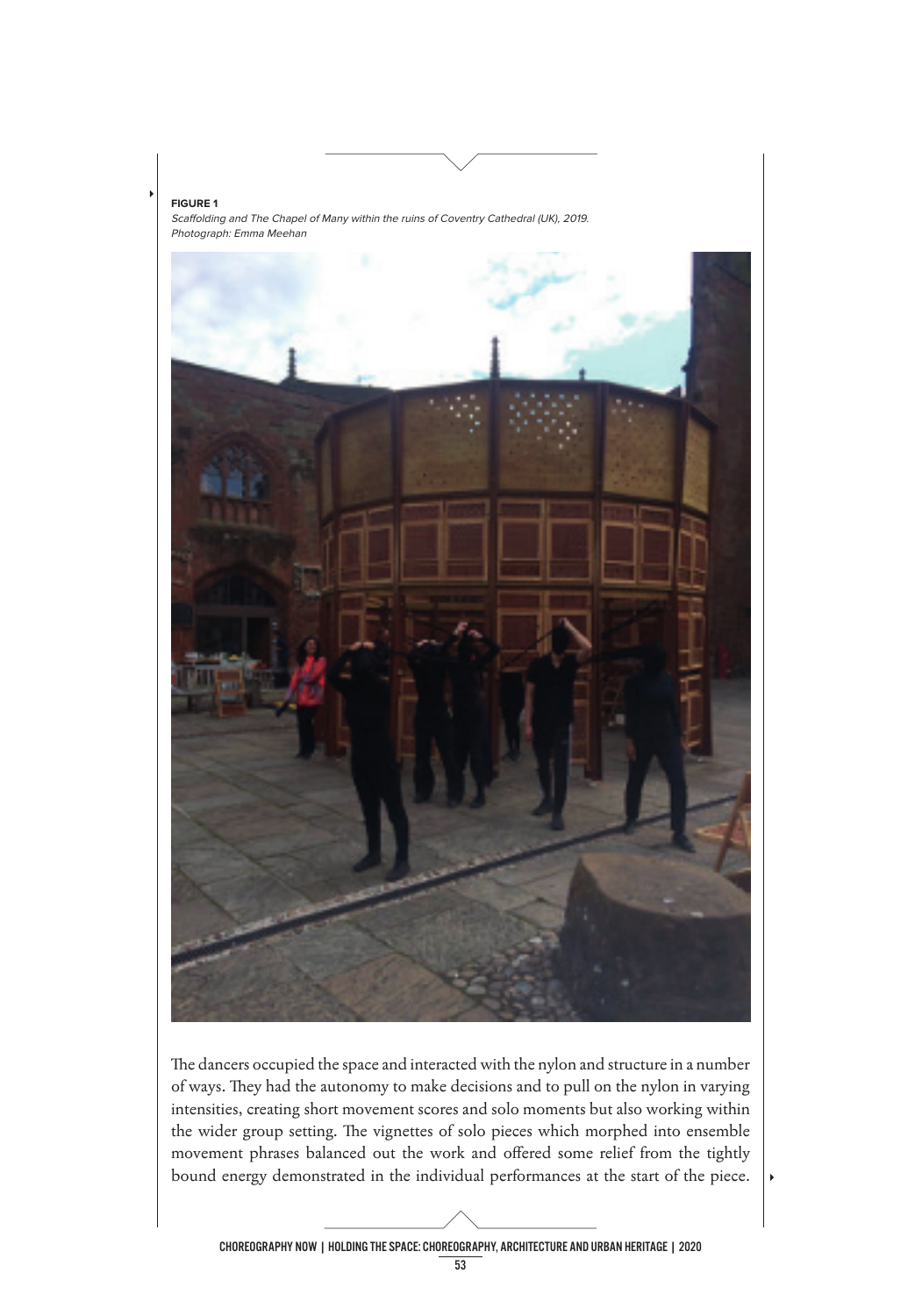The dancers' ability to connect and reconnect with another throughout the entire piece referenced the interconnected nature of the group - not only body-to-body, but also the wider relationship of the dancing bodies to both the structure of chairs and the environment of the cathedral ruins. As Mirto describes it,

The tensile black lines of the tights reframed and reconnected the 'inner and outer' spaces of the structure within the 'inner and outer' spaces of the cathedral ruins (both without a roof). Interconnected thus, with a limited sky and skyline, performers seemed to experience an inner and outer awareness of the body, spirit and mind. (Mirto cited in Crawley, 2019, unpaginated)

Furthermore, the ways in which the use of black nylon brings the relationship between dancer, architectural structure and ruins into sharp focus can be seen to resonate in critically productive ways with the domain of new costume and scenography theory (see e.g. Barbieri, 2017; Hann, 2019). In particular, Hann's holistic scenography theory about how diferent assemblages of scenographic traits orientate, situate and shape staged events is useful for addressing the crafting of place orientation that is going on during the performance of *Scafolding*. Hann's notion of acts of "fast architecture" (2019, p.120), temporary architectural elements that can counterpoint slower, more monumental architecture, resonates well with the use of the ever-shifting nylon connections in *Scafolding* within the slower architectural monument of the cathedral ruins. Hann's theory seems particularly apposite, given that one of the examples of "fast architecture" she gives is architectural scafolding. Indeed, Hann argues that

[t] he passing context of the scaffold - as that which occurs to sustain the monumental - also serves to highlight the need for support: it is [...] a crucial part of a healing process; and a sign of the structure's temporal fragility. (Hann, 2019, p. 122)

Applying this thinking to *Scafolding*, we can see the signifcance of the acts of fast architecture the dancers undertake as they manipulate the black nylon 'scafolding' lines that underscore, support and highlight the monumental wider site's temporal fragility - the bombed-out ruins, and also of the *mise-en-abyme* image of the architectural scafolding necessary to rebuilding and healing that which has been broken through acts of war and destruction.

Another key attribute of *Scafolding* was its inclusive nature and how it welcomed and trusted bodies in space. At the beginning of the workshop that preceded the improvised performance, Mirto was careful to set a loose enough score to focus the dancers' choreographic choices but encourage an autonomy for those choices. Both the dancers who were directly connected to the structure and the visitors witnessing the work were all carefully considered. For Mirto, this consideration was a primary occupation for as she discusses here, her choreographic interests are particularly focussed on people and how those bodies behave in a public space: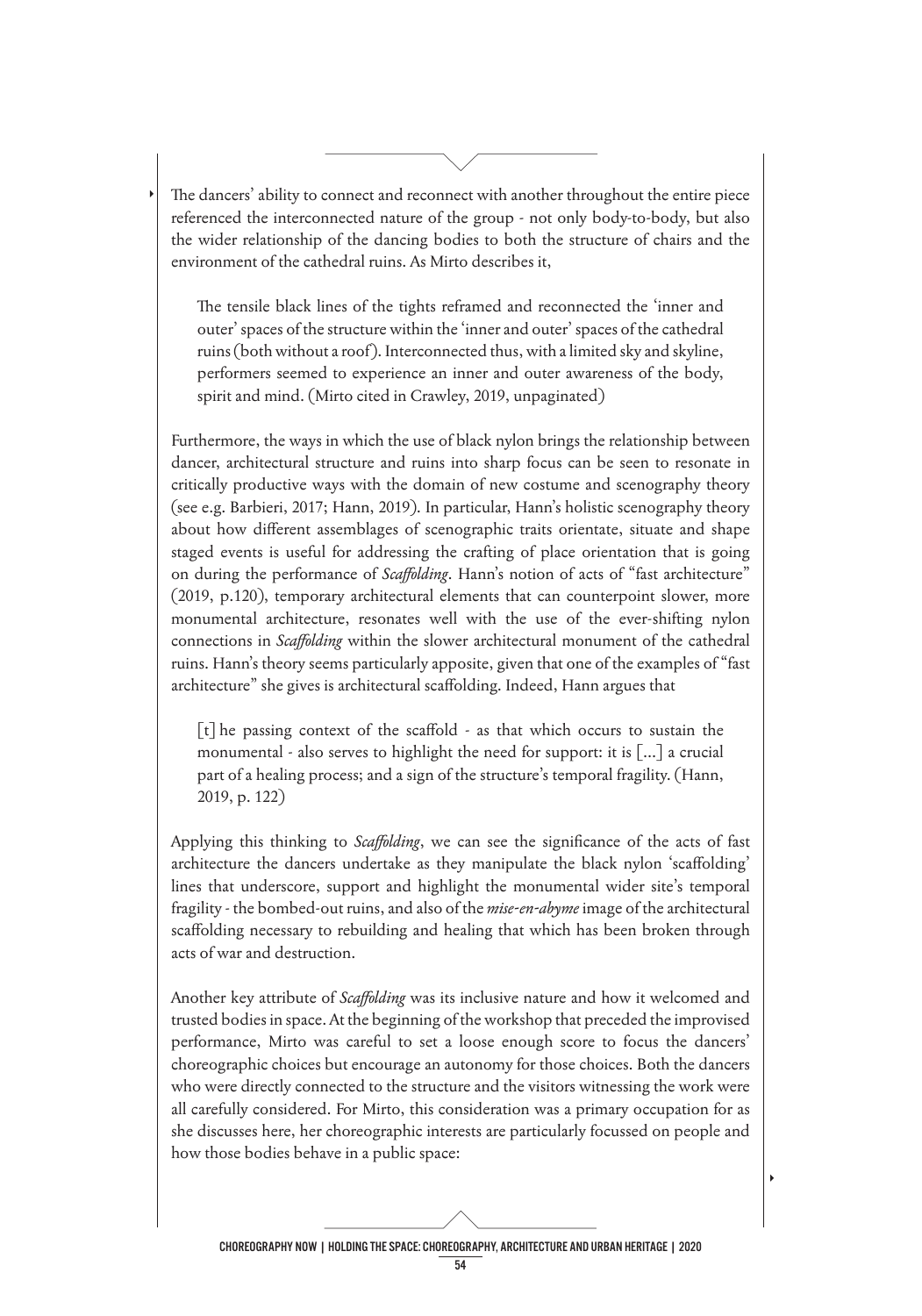My primary concerns at the moment are people, and that's where the activism comes. How we engage with work. How we allow the work to engage with ourselves, and our bodies, and our being, and then with each other, and then with the situational context. Whether that be the building, the air, the ground, the earth. Whatever that entails at the time  $\lceil ... \rceil$  But when it's site specific, it's probably more people orientated at the moment than building orientated […] How we behave in space. (Mirto, personal communication, August 9, 2019)

The carefully directed tasks that Mirto gave the dancers at the very beginning of the workshop were designed for them to fnd their physical and metaphorical place within the structure and the ruins - by considering various viewpoints and spaces where they might feel safe, or exposed and vulnerable. This consideration comprised an exploration of connections between each other, as well as between the architectural space of the structure and the cathedral ruins. As such, there was a series of constant negotiations in progress: of bodies to bodies, of bodies to the wooden structure and of bodies to ruins. The ruins themselves, as Mirto alludes to, gave

[a] sense of [...] sanctuary, because it's an old church [...] a space of divinity, of sacredness, of ritual. And somehow there's an energy within that that, for me, smelt of freedom somehow. (Mirto, personal communication, August 9, 2019)

Mirto here speaks to the sense of the site's sacredness and the site is itself a powerful and ambiguous co-author of the performance. However, the performance itself seems to challenge the multi-layered and complex memory and history of the ruins, for alongside the sense of freedom and safety that Mirto alludes to, attached by the physical binds of the nylon, the dancers also played with ideas of restriction and attachment. Mirto chose pathways and gave movement exercises that would allow the dancers to develop their own sense of movement style with the nylon. She also choreographed prompts signalling an interaction among the dancers. This was accomplished by movement patterns in which the dancers wove around one another while also depending on the other bodies in space. Each individual had a role and the performance as a whole would not have been successful without everyone relating to and relying on one another and committing to the choreographic score. Tis loose score called for the dancers to be constantly aware of both their own position in space, and of each other's positions in space. As such, over the course of the workshop and the improvisatory performance, the choreographic choices called for a deep listening within the ensemble, a higher pitched sensory awareness (which was further heightened due to the dancers' own sensory visual deprivation, as the black nylon masking their faces meant that they had to *listen* rather than *see*).

In addition to the necessity of this deep ensemble listening and awareness of the whole group, some of the improvised choreography also called for duets or small group sections, which encouraged the viewer to move around the structure and to weave in and out of the surrounding ruins alongside the dancers. In such a way, Mirto's choreographic decisions not only had a direct impact on the dancers' dancing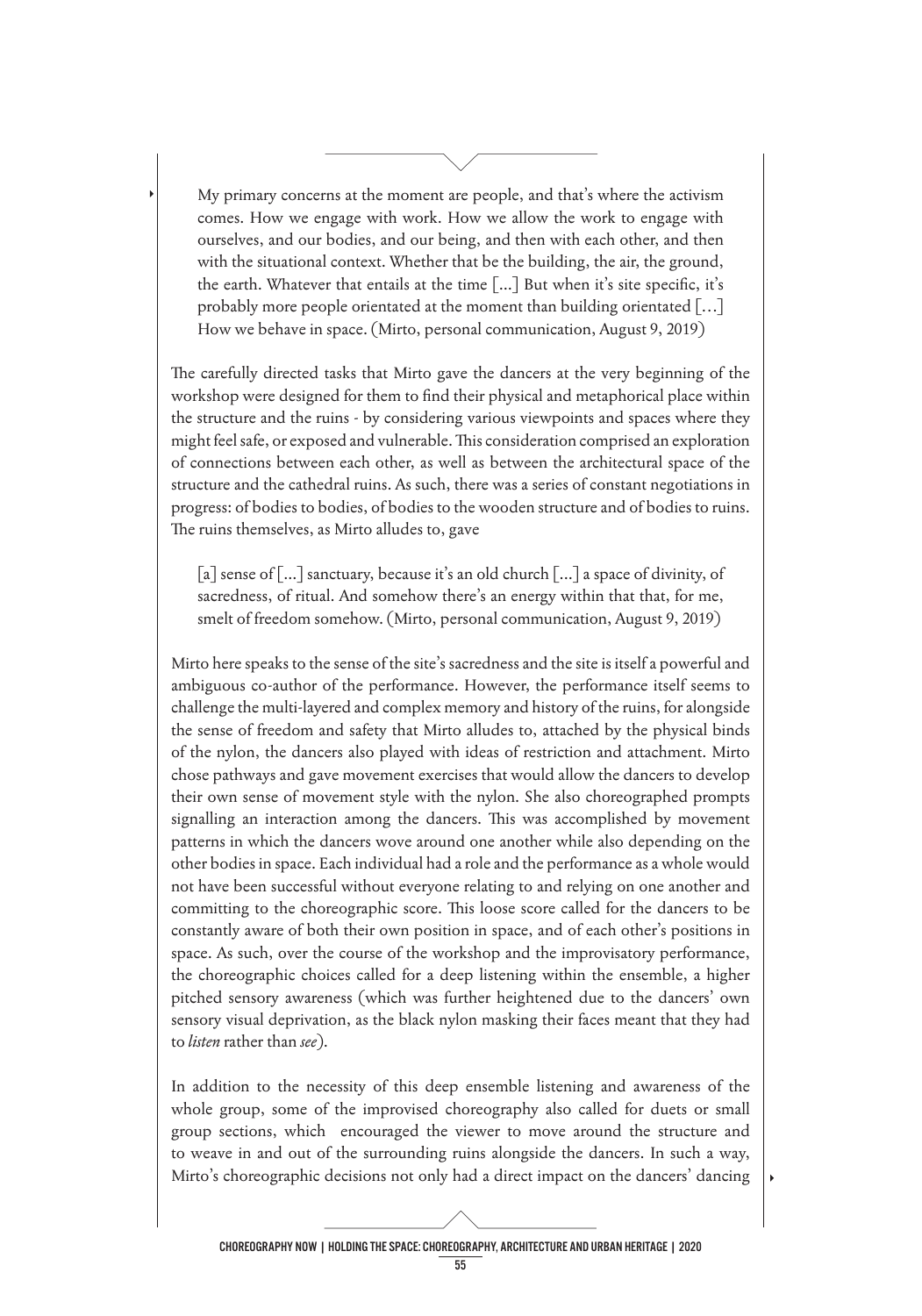bodies but also on the bodies of the viewers as they were prompted to navigate the cathedral and the structure itself in this semi-controlled manner. However, the layering of dancing bodies, architectural installation and cathedral ruins helped guide the spectators and public visitors through the space. As such, the work acted as palimpsest and the stratifcation of the multiple elements involved - the ruins, the structure, the dancing and the pedestrian bodies - refected *Scafolding*'s focus on time, energy and interrelatedness, as well as Mirto's interest in people.

Undeniably, as a site practice, the site itself informed readings of the work for both visitors and dancers. One of the performers, Elaine O'Sullivan, later refected how

It feels as though some buildings or sites are designed for moving through or passing-by whereas others invite us to pause, be still and contemplate for a while. The site of the old cathedral still retains this sense of reverence and memorial despite the new construction work taking place in close proximity to the ruins [...] Dancing in ruins, we explored the slowing down of movement. The stilling of motion. Our micro-choreographies focused on paying attention to that which might arise in the moment. Of course, each moment carried and continues to carry, a trace of the old in the new. (O'Sullivan cited in Crawley, 2019, unpaginated)

This slowing and stillness, which the environment of the site contributed to, was an element that also struck Mirto (personal communication, August 9, 2019): "The more static, just being with the nylon in the space, just being and doing nothing, hardly any movement, for me was what worked the most".

It was almost as if the conversation in *Scafolding* between the movements performed by the dancers shifting the nylon lines into position and the stiller moments of pause refected a wider conversation between the 'fast' and 'slow' architecture (to again use Hann's defnition) within the site, with the moments of stillness as key. Placed within the cathedral ruins, the image of these still sculptural bodies, the stark geometry of the sculptural fgures in space, attached to the architectural structure, calls to mind performance theorist André Lepecki's (2006) reading of anthropologist Nadia Serematakis' "still act" - a term he borrows to "describe moments when a subject interrupts historical fow and *practices* historical interrogation" (Lepecki, 2006, p.15). As Serematakis herself suggests:

Against the flow of the present [...] Stillness is the moment when the buried, the discarded and the forgotten escape to the social surface of awareness like lifesupporting oxygen. It is the moment of exit from historical dust. (Serematakis, 1994, p.12)

The stillness of the present moment concentrates all the moments that have gone before and simultaneously reaches forwards in time and space. As such, this stillness constitutes a moment of a slippage of temporalities (for a fuller account of Lepecki's reading of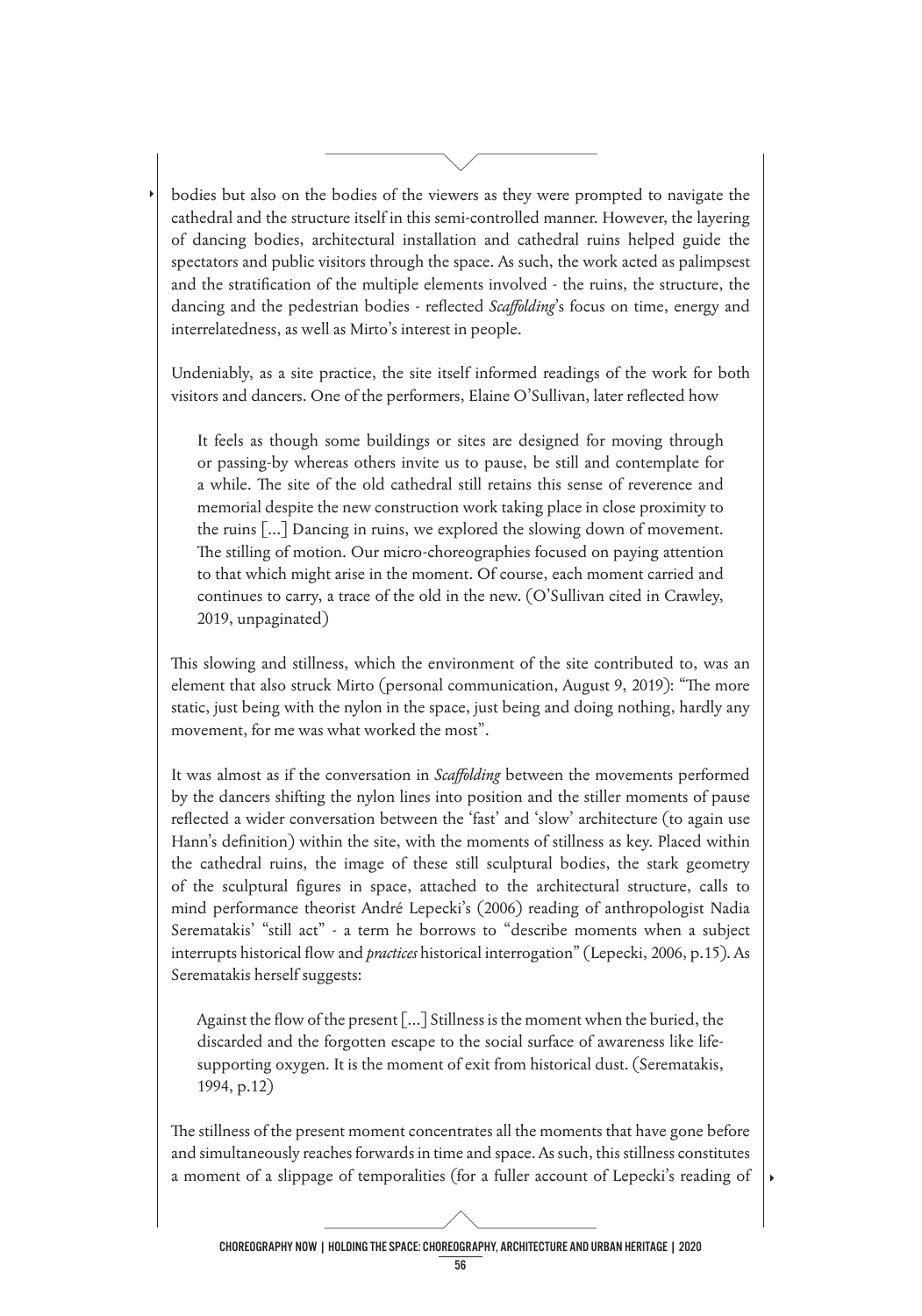Serematakis, see Crawley, 2018). Wat this slippage of temporality means for *Scafolding*  as a potentially subversive choreographic practice will now be more fully explored in relation to the wider context of site choreography and time.

#### **SITE CHOREOGRAPHY AND TIME**

Site choreographic practice is accustomed to moving bodies in space and considers a number of variables that may be out of immediate control. There are often unpredictable conditions that may impact a work in an unexpected way and that requires all participants to surrender to a level of experimentation. Each performance or sharing may generate a new result. Each time the choreographer and dancers share the work in an outdoor setting they are challenged by the space and are asked to respond dynamically to a changing environment which stimulates the creation of a new version of the work. The pedestrian and dancing bodies may meet; the public space offers the kinetic charge and energetic dynamic of the dancer potentially encountering the passerby. These chance meetings have the potential to afect and infuence the perception of the space for both the dancer and the spectator. As Kloetzel reminds, "such experimentation also occurs with time, as site choreographers may reach into the past or future of a site, meshing it with the present in unexpected ways" (Kloetzel, 2019a, p. 31).

This oscillation between the past, present and future has also been considered in the feld of cultural heritage studies but from a slightly diferent entry point. At this juncture, memory is a term that can be brought in to consider the interconnectedness between a body and a place. Memory has been variously defned in the felds of psychology and neuroscience, and here we seek to look at it through the lens of heritage discourse. Heritage discourse considers both tangible and intangible cultural heritage and pushes the conceptual boundaries of cultural production and of how memory is discussed in relation to site and the body. For example, Dacia Viejo-Rose (2015) looks at the lexicon being used to refer to the relationship between heritage and memory. She suggests that heritage is not only an object, but also comes in the form of a verb, adjective and noun and may therefore be considered a process and qualifer. As such, heritage in relation to memory is

[e]xperienced and perceived, or to use the neurological term "inputted", at the level of the individual, through the senses. And yet it is only through social interaction —whether at familial, national or 'world' level— that heritage fully comes into its own. (Viejo-Rose, 2015, p. 4).

The emergent terminology that falls under this lexicon of memory is reminiscent of Maurice Merleau-Ponty's (1945/1962) work on "the habit-body [body memory] and the body at this moment [body representations]" (1945/1962, p. 95). This lived body is called into action when dance is taking place. There is an added layer to this dynamic when dance is performed in a cultural heritage site, as not only may the movement be informed or inspired by a site, but it e.g. may also rely on the silent memory that lives within the individual, the site itself or combination of both. Between the multiplicity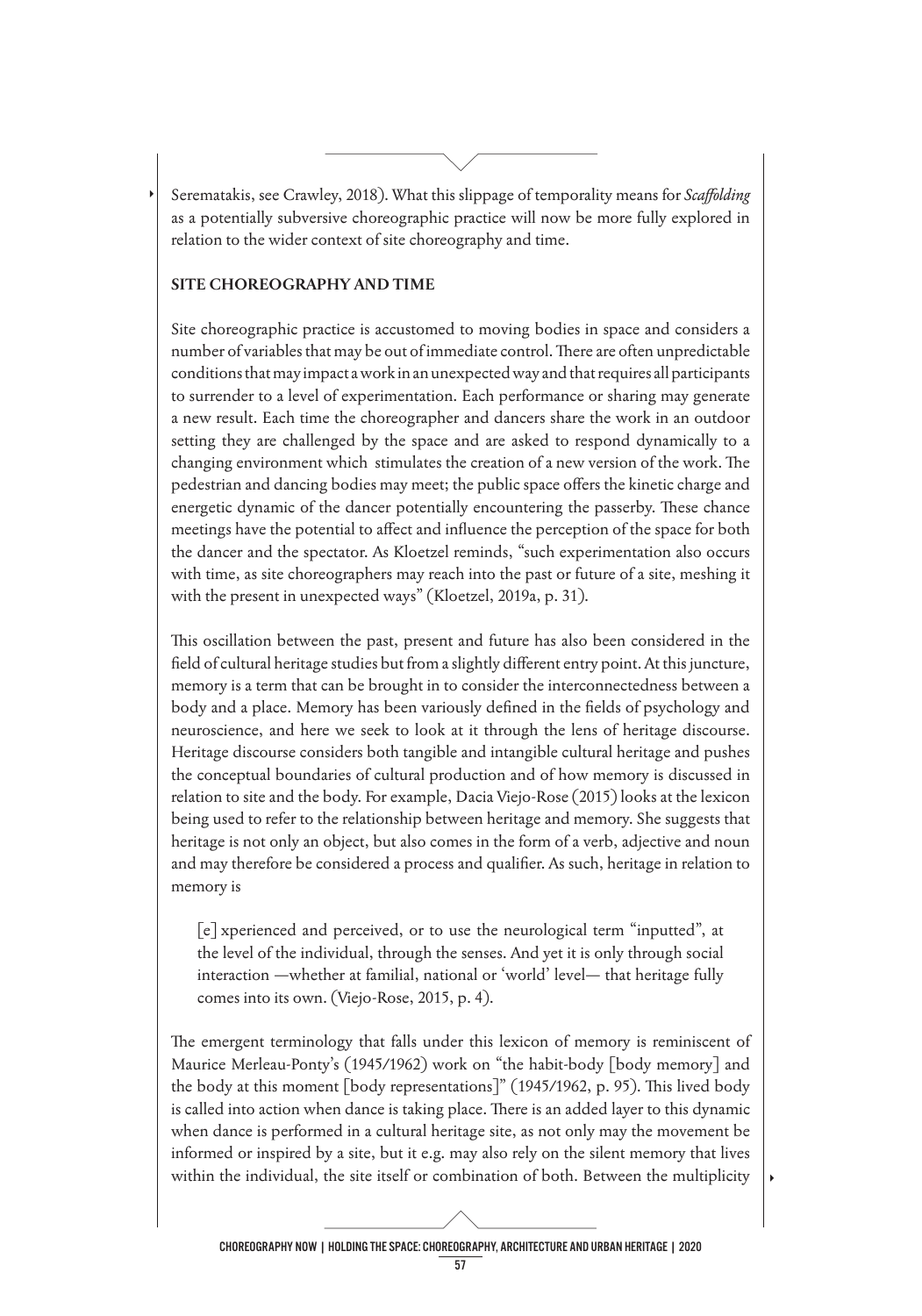of the environment and these silent memories there is a tense, vibrational relationship and the dancer and the body represent an encounter point for this. Site choreographer Ann Carlson notes that performance (with past-present juxtapositions) can create a "space-time collision […] [t]hat emphasizes the circular continuum of historical events" (Carlson, 2009, p.108). Such a confrontation between past and present can also shift perceptions of time, "throwing into question what human bodies can access on site with regard to the temporal spectrum" (Kloetzel, 2019a, p. 32).

*Scaffolding* offered a particular temporal experience grounded in place and memory on a multiplicity of levels - the charged memory of the ruins, the memory of the bodies (dancers' and spectators' bodies) moving in that space, and potentially also the migrant's experience of place and memory (implied through the context of the work taking place in Coventry Welcomes Festival and the involvement of migrants in the construction of *The Chapel of Many*). In her recent exploration of site dance practice, place and memory, dance scholar Victoria Hunter, building on Laura Millar's (2006) argument on archives as touchstones, uses the term "material touchstones" (Hunter, 2019, p.133) to describe the geo-spatial triggers which contribute to individual and collective memory. We might here think of the material touchstones of the Coventry Cathedral space in which *Scaffolding* took place. Site choreography offers an opportunity for the material, and the immaterial, to engage where the body writes silently on the space. The air, light, sounds and material environment meet with the immaterial aspects of the body drawing on individual as well as collective memory. The moving body dancing within the material touchstones of the heritage site may serve as an entry point for a spectator to witness a past but also invite them to step forward into the present moment.

Signifcantly, in her argument, Hunter (2019) also refers to Owain Jones and Joanne Garde-Hansen's (2012) notions of fuid place, and how memory can become "crucial in weaving [...] places together [...]" (Jones & Garde-Hansen, 2012, p. 86). Hunter (2014) herself uses weaving as a material metaphor in her own site dance practice in the performance work *The Abbots Dances*, where the dancers use brown string to chart their own life journeys, thus "weaving past, present and future narratives and trajectories through the performance" (see Hunter, 2019, p.146). Weaving is a metaphor that is striking too for *Scafolding*, as the dancers wove in and out of each other and the structure, weaving black nylon lines through time and space. Interestingly, Mirto herself also used weaving to describe the movement of spectators as they too moved through the work and the site:

So as a spectator would come in, they might engage with that isolated person that's stretched out, but then somehow the space and what was happening also allowed spectators to weave in and out of that building, in the same way as the performers were weaving in and out. (Mirto, personal communication, August 9, 2019)

So, as in Hunter's practice, in *Scafolding* too, weaving acted as a metaphor for the interweaving of past and present in a historically charged heritage site. Yet in *Scafolding*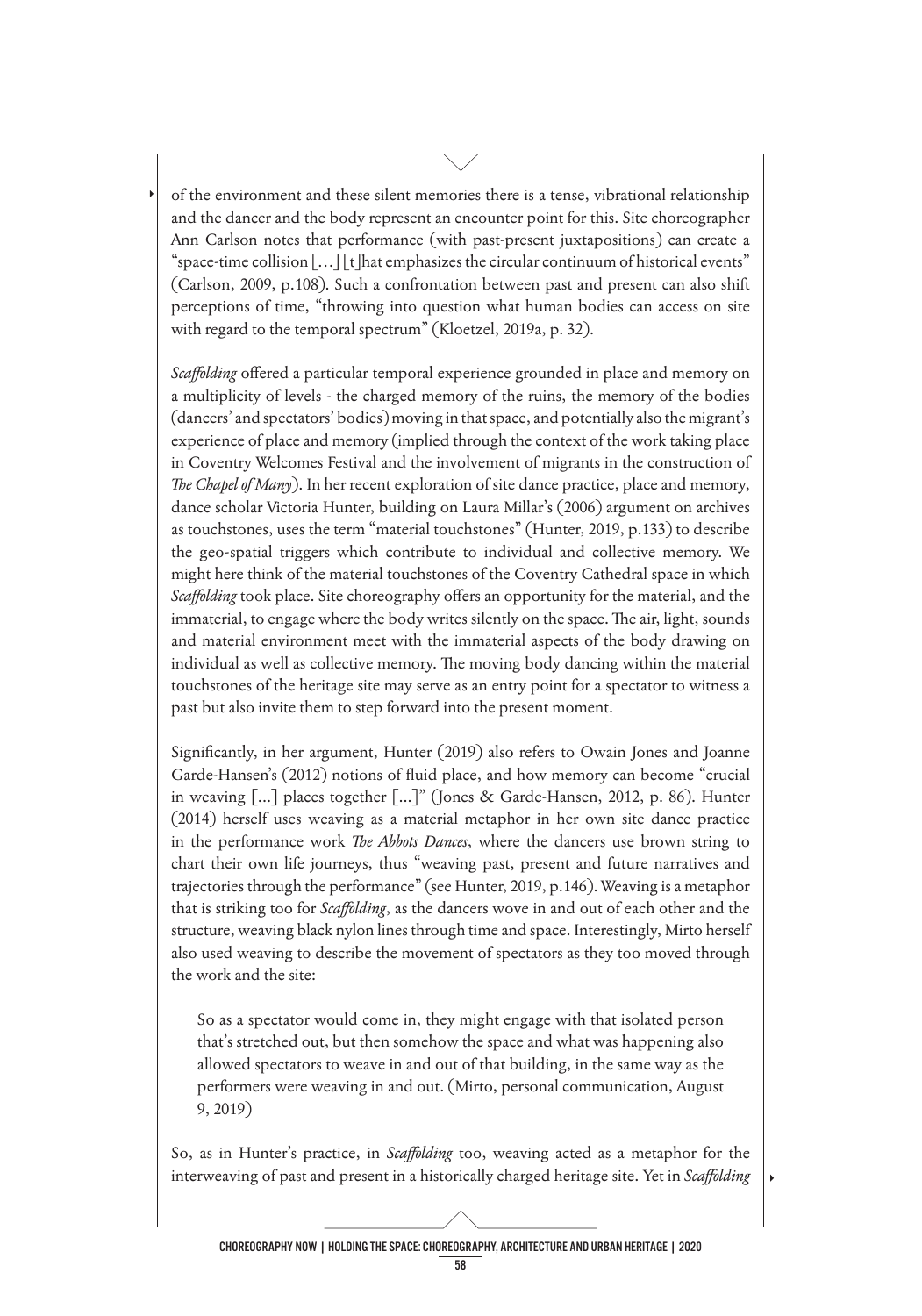the nylon material was not only interwoven in what at some moments felt like a giant cat's cradle, but it simultaneously also offered the possibility for an extension, an elongation, of the dancer's bodies, as they stretched the material to its limit in order to keep the tension of the geometric lines. As such, for the dancers - at least in one of these authors' experience of performing in the work, a

sense of time became distorted...as my body became elongated, it was almost as if time of my body became elongated [...] it was almost like this extension of the present moment [...] a moment when it was very, very still and just a shape in space and time. (Crawley, cited in Mirto, personal communication, August 9, 2019).

And I think it's interesting when you start to look at when it's not just the body in space but when it's other materials, and the body and materials in space, and then how that afects your experience of time and space in the body. (Mirto, personal communication, August 9, 2019).

Mirto herself described how the extended fgure somehow scales up impact somehow, whether that's a movement choreographic impact or a time impact. Like something small becomes larger, or longer, or bigger [...]

The encounters between the body and material, body and space, stillness and movement, certainly led to a feeling of a suspension of time; a concentration of all time in the present moment of performance which again speaks back to Lepecki's (2006, p.15) reading of Serematakis' "still act", a performance moment in *Scafolding* which Mirto refers to as "akin to meditation" (Mirto, personal communication, August 9, 2019). There is something interesting here about the balance between the linearity of time as history (the linear geometry of the elongated bodies stretching the black nylon) and the circularity of time in performance (the round, protected space of *The Chapel of Many* within the sanctuary of the cathedral ruins). Mirto's work also speaks to relationship-building through encouraging that deep presence, that deep listening to one's self, the surroundings and the wider political context. Tis sharpening of awareness was central to *Scafolding* and to creating an intimate space in such a public space. Mirto's intention to extend the idea of building within a building and responding to it in accordance to her own instinct relates to this theme of sensory listening. The liminal space that Mirto encouraged the dancers to explore through such a meditative exploration suspending time ofers innovative approaches to sensing the individual as well as the collective. We might consider that the work thus speaks to a relationship of time and stillness (cf. Barbour, 2019, p.130) versus migratory flow (in terms of the context of the work as part of the Coventry Welcomes Festival). Mirto's approach to sensing deeply and community building is relevant to working with migrant communities, as smaller bonds and more intimate settings can foster bonds that result in tighter foundations and facilitate lasting relationships.

The context of the Coventry Welcomes Festival was also reflected in the very physical manifestation of ideas of attachment and letting go with the dancers physically attached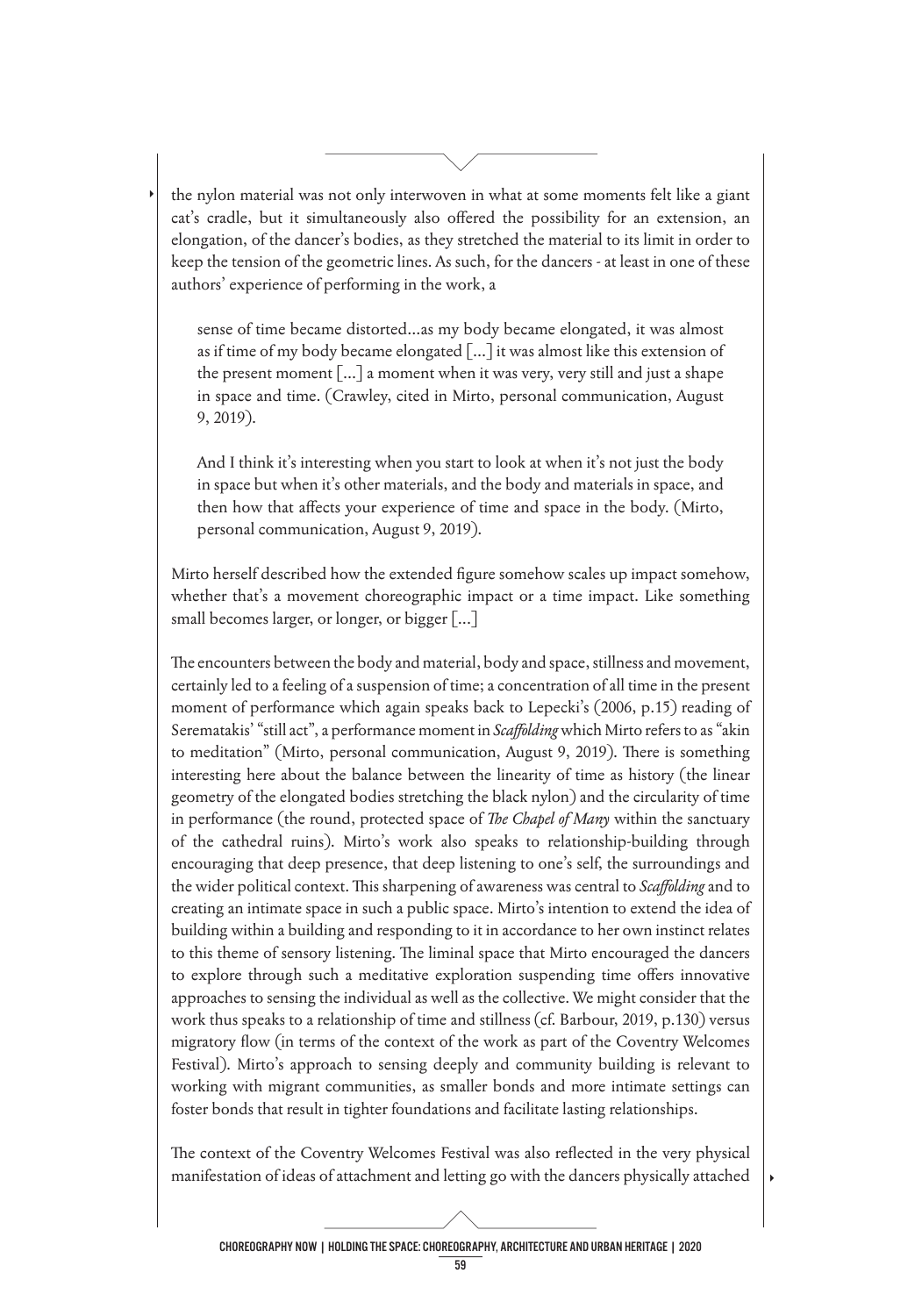to the installation at all times and only releasing themselves at the very end of the performance. Mirto herself points to the connections of *Scafolding*'s themes to the migrant experience:

There are ideas about wanting to let go and not being able to. All those ideas. And anonymity, and the masked face, and not being seen. Wanting to be seen. Not being able. This whole idea of how you connect counterpoints and readings. Tat's also choreography, but that's also people moving in time and space, which is what refugees do. They have to reconnect. They have to create new patterns. They have to find a new rhythm. They're read differently every time. They are read. There's all of that. (Mirto, personal communication, August 9, 2019)

The choreographic potential of *Scaffolding* for exploring reconnections and new patternings in time and space thus points to its socio-political dimension. In this fnal section, we argue that the light that this performance throws on a diferent experience of time and space also reveals how a performed conversation between architecture and choreography in the twenty-frst city can be a potentially powerful political agent.

#### *SCAFFOLDING***'S SOCIO-POLITICAL DIMENSIONS**

Peace studies and international relations authors Oliver Ramsbotham et al., in their book *Contemporary Confict Resolution*, highlight the "ability of the arts to bring people together through a shared interest and provide a space for personal as well as communal growth" (2011, p. 358). This coming together to create and produce something, whether that be an object or performance piece, is a starting point for relationship building and establishes a platform where bodies can connect with the material and the immaterial. Dance has its own understanding of the political and can be seen as central to the performing of gender roles, social and cultural realities, as well as heavily charged topics such as austerity and global justice. Dance crosses lingual, cultural, ethnic, and religious boundaries, and has an aptitude for building relationships. Furthermore, site dance lends itself to political dimensions as it is often found in public spaces and in outdoor arenas. Alexandra Kolb (2010) references the political potentiality that emerges when dance is taken out of traditional and/or conventional establishments. The political possibilities of working insite are manifold, perhaps most especially in urban environments, where "performing the city' becomes an "assertion [...] of the political values of access, participation and cultural democracy" (Makeham, 2005, p. 158). Assembling bodies in urban space can make a powerful political statement - we might think of the political power of bodies in site as part of the Extinction Rebellion climate breakdown protests, or the Occupy movement. When those bodies are dancing, their subversive power grows yet further. Heather Harrington (n.d.) has explored site dance protest work where dance is framed as a political act confronting dominant narratives that otherwise negate certain minority groups' bodily expression in public spaces (cf. Hunter, 2019, p. 209). In such site dance protest work, Harrington argues how

[d]ance can change the meaning of a public space, and *therefore change the social* 

CHOREOGRAPHY NOW | HOLDING THE SPACE: CHOREOGRAPHY, ARCHITECTURE AND URBAN HERITAGE | 2020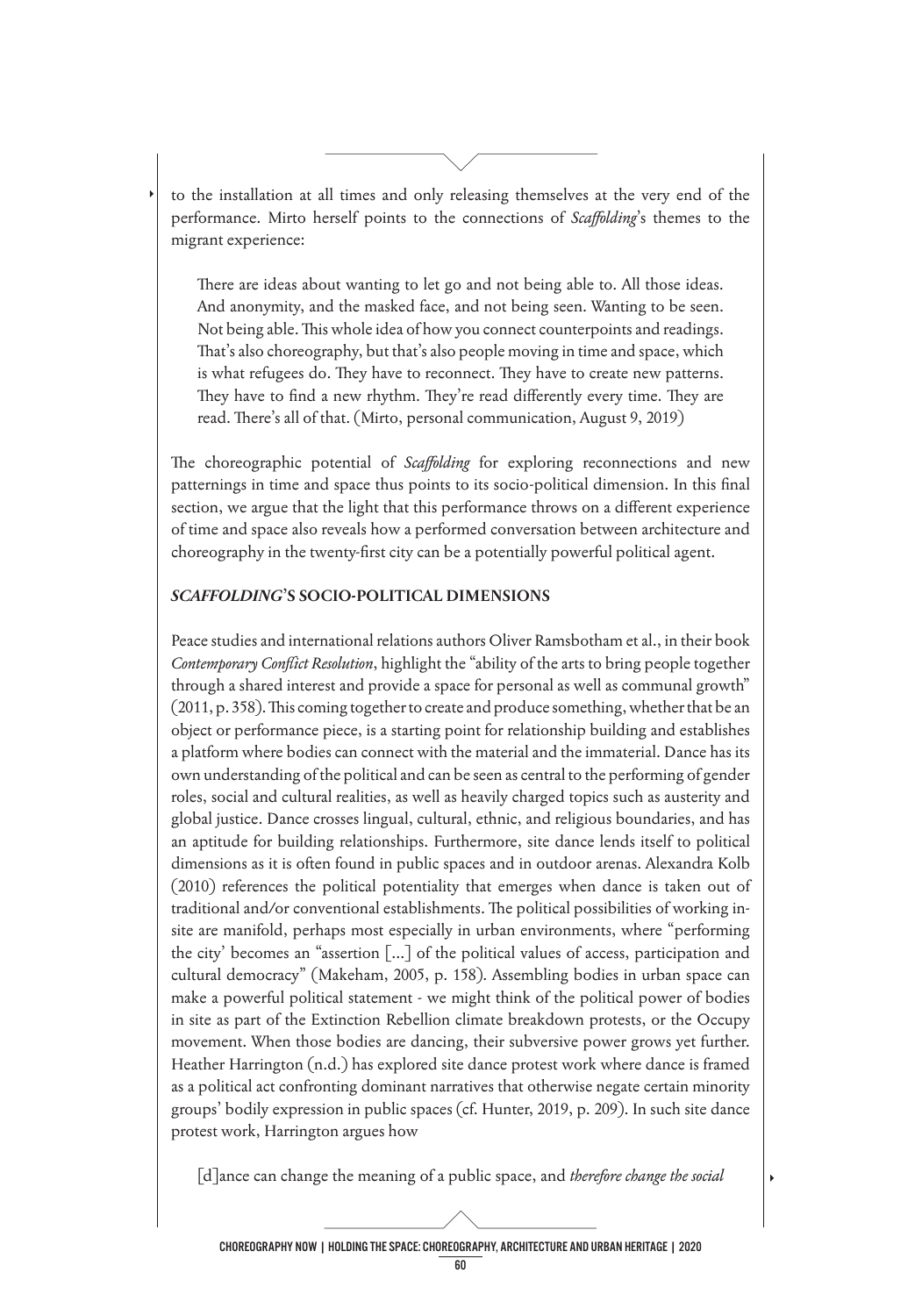*dynamics that are played out in that space*. Social hierarchies can be broken down by infusing new meaning to the parks, subways, or a fnancial district through movement. (Harrington, n.d, unpaginated, emphasis added)

It is perhaps going too far to cite *Scafolding* as an explicitly political work, in the vein of Mirto's other works such as *The Army* (2016), presented at the Whitechapel Gallery and locations across the city of London, and described by Mirto as "a guerilla performance" (Mirto, personal communication, August 9, 2019). In *The Army*, a collective of women gather together to perform an eight-minute score. The central image is one of collective force; here, there is certainly a very overt sense of activism of the power of bodies gathering in site. Other similar examples of this type of work featuring a collective of women moving in/through a particular site include Clod Ensemble's / Suzy Wilson's *Red Ladies* (frst performed in London's Trafalgar Square in 2005 and in subsequent locations since) and Bouchra Ouizguen's *Corbeaux* (2014). *Scafolding* is a quieter protest, but it is no less a powerful one (indeed, it is arguably more so for its stillness), and we hope to make a claim here for the transgressive political power of the quieter, slower practice that it provoked for both the dancers and also the spectators.

#### **CONCLUSION: HOLDING THE SPACE**

As a fnal note here, we would like to suggest the notion of *holding the space* as the means by which *Scafolding* might reveal its potential political agency. For both Hicks and Mirto, holding the space was an important trope. Speaking about the cathedral space from an architectural perspective, Hicks describes how it is

[a] certain space which is about reflection, about a historical moment, and that refection on that moment and the moment is maintained through the lack of the roof [...] the symbol of the memory of that moment. Within that space, there's a certain kind of spatial intimacy, but once the object [the installation] was there and the sound, [there was a] holding the space [...] that further increased that reflective capacity. (Hicks, personal communication, September 9, 2019)

For Hicks, a success of *The Chapel of Many* was that holding of the open-air cathedral space in how it gave a focus point to enhance reflection. *The Chapel of Many* was a protective space, a safe space of sanctuary with its connectivity between the inside and the outside: you could be held inside it, but the perforations meant you could still be aware of, and thus connect with, the outside world of the ruins and the city beyond. Likewise, the loose choreographic score of *Scafolding*, the physical space in which that score took place, and the nylon material covering their faces, protected performers while still connecting them to the wider structure and to the wider world. Here, the concept of *holding the space* once again speaks back to Hann's (2019, p. 122) notion of "fast architecture". Furthermore, through the loose score and directions which she gave to performers, Mirto also held the space for them to make their own choreographic choices. Holding such a space also enabled the deep listening of the piece to develop, as individual dancers moved simultaneously as unique beings yet connected and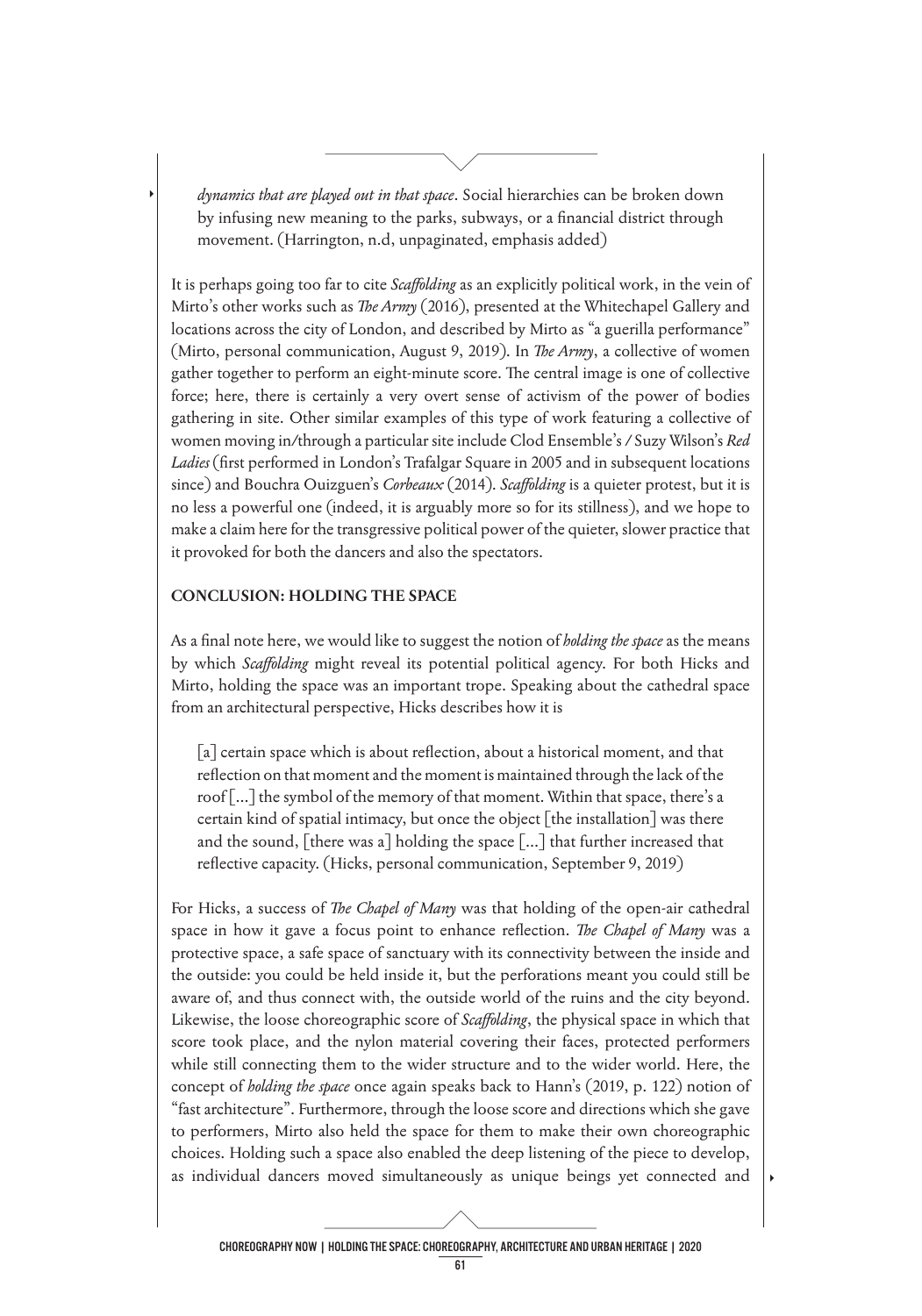literally bound to a larger collective. By holding the space both architecturally and choreographically, *Scafolding* allowed for refection, contemplation, and slowing down; through its sculptural stillness, the practice enabled a deeper encounter of the individual body with the collective body, interweaving themes of time, space, memory and identity. In the midst of the ever mobile, fast-paced twenty-frst century city, set within the historic cathedral ruins, *Scafolding* revealed the power of a performed conversation between architecture and choreography to quietly interrogate - and resist - the socio-political status quo.

### **REFERENCES**

Barbieri, D. (2017). Costume in performance: Materiality, culture, and the body. Bloomsbury.

- Barbour, K. (2019). Dancing gardens. In K. Barbour, V. Hunter & M. Kloetzel (Eds.) (Re)Positioning site dance: Local acts, global perspectives (pp. 107–131). Intellect.
- Carlson, A. (2009). An interview. In M. Kloetzel & C. Pavlik (Eds.), Site dance: Choreographers and the lure of alternative spaces (pp.104–112). University of Florida Press.

Crawley, M.-L. (2018). "The crafted body": Thoughts on dancing, viewing and remembering. In S. Ellis, H. Blades & C. Waelde (Eds.), A world of muscle, bone and organs: Research and scholarship in dance (pp. 59–75). C-DaRE (Centre for Dance Research).

Crawley, M.-L. (2019). Workshop and improvised performance with Anton Mirto <https://culturemoves.eu/post/79479061>

Fremlová, L. (2018). Non-Romani researcher positionality and refexivity: Queer(y)ing one's own privilege. Critical Romani Studies, 1(2), 98–123 <http://dx.doi.org/10.29098/crs.v1i2.25>

- Hann, R. (2019). Beyond scenography. Routledge.
- Harrington, H. (n.d.). Site-specific protest dance: Women in the Middle East. The Dancer- Citizen 2, [http://dancercitizen.org/issue-2/heather-harrington/](http://dancercitizen.org/issue-2/heather-harrington)

Hunter, V. (2019). Material touchstones: Weaving histories through site-specifc dance performance. In K. Barbour, V. Hunter & M. Kloetzel (Eds.), (Re)Positioning site dance: Local acts, global perspectives (pp.107–131). Intellect.

Jones, O., & Garde-Hansen, J. (Eds.). (2012). Geography and memory: Explorations in identity, space and becoming. Routledge.

Kloetzel, M., & Pavlik, C. (Eds.). (2009). Site dance: Choreographers and the lure of alternative spaces. University of Florida Press.

Kloetzel, M. (2019a). From recontextualization to protest: 50 years of site dance practice in

North America. In K. Barbour, V. Hunter & M. Kloetzel (Eds.), (Re)positioning site dance: Local acts, global perspectives (pp.107–131). Intellect.

Kloetzel, M. (2019b). Site-specific dance and environmental ethics: Relational fields in the

Anthropocene. In K. Barbour, V. Hunter & M. Kloetzel (Eds.), (Re)positioning site dance: Local acts, global perspectives (pp. 217–246). Intellect.

Kolb, A. (Ed.) (2010). Dance and politics. Peter Lang.

Lepecki, A. (2006). Exhausting dance: Performance and the politics of movement. Routledge.

Makeham, P. (2005). Performing the city. Theatre Research International, 30:2, 150–60. [http://dx.doi.](http://dx.doi) org/10.1017/s030788330500115x